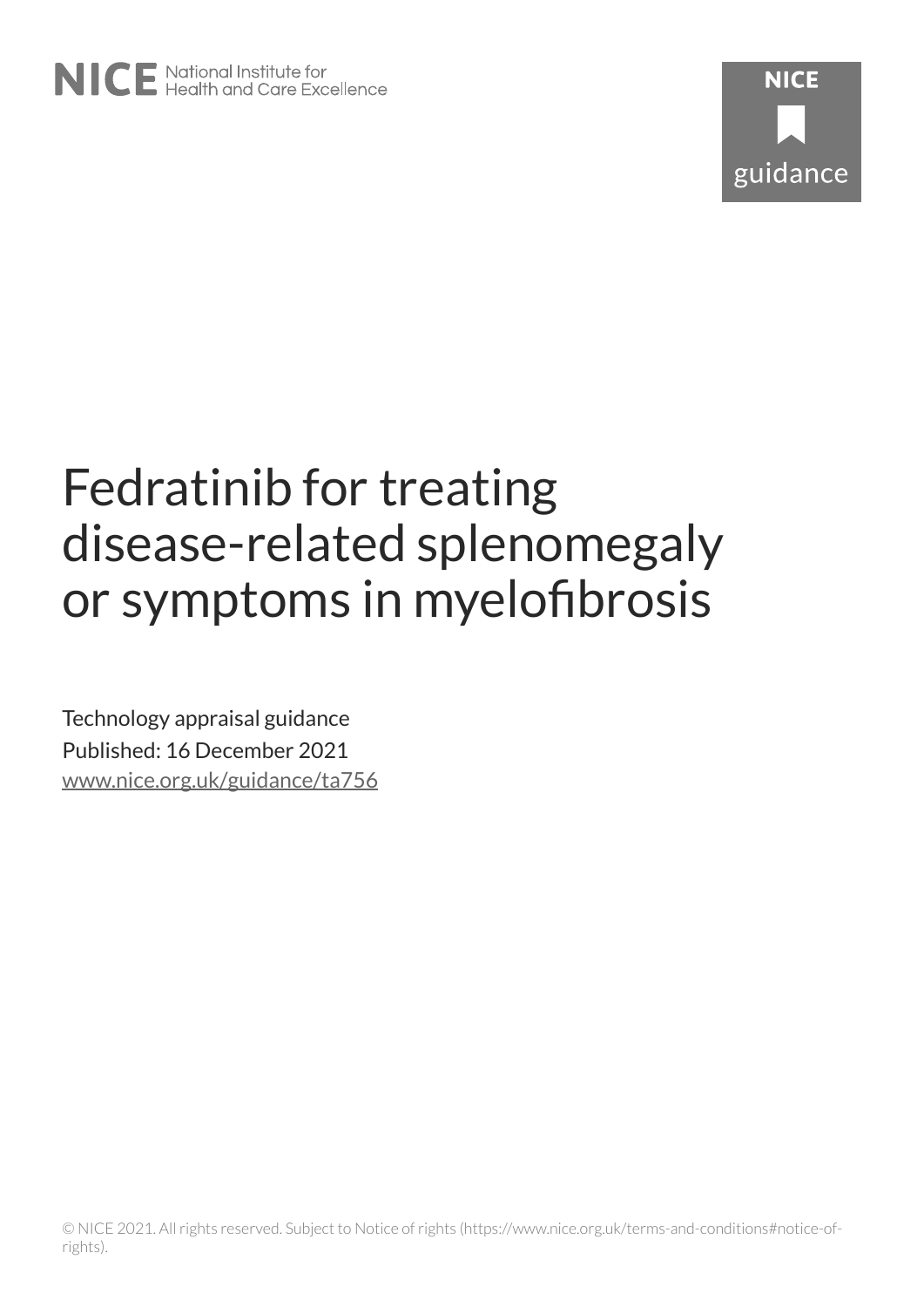## Your responsibility

The recommendations in this guidance represent the view of NICE, arrived at after careful consideration of the evidence available. When exercising their judgement, health professionals are expected to take this guidance fully into account, alongside the individual needs, preferences and values of their patients. The application of the recommendations in this guidance are at the discretion of health professionals and their individual patients and do not override the responsibility of healthcare professionals to make decisions appropriate to the circumstances of the individual patient, in consultation with the patient and/or their carer or guardian.

Commissioners and/or providers have a responsibility to provide the funding required to enable the guidance to be applied when individual health professionals and their patients wish to use it, in accordance with the NHS Constitution. They should do so in light of their duties to have due regard to the need to eliminate unlawful discrimination, to advance equality of opportunity and to reduce health inequalities.

Commissioners and providers have a responsibility to promote an environmentally sustainable health and care system and should [assess and reduce the environmental impact of implementing](https://www.nice.org.uk/about/who-we-are/sustainability)  [NICE recommendations w](https://www.nice.org.uk/about/who-we-are/sustainability)herever possible.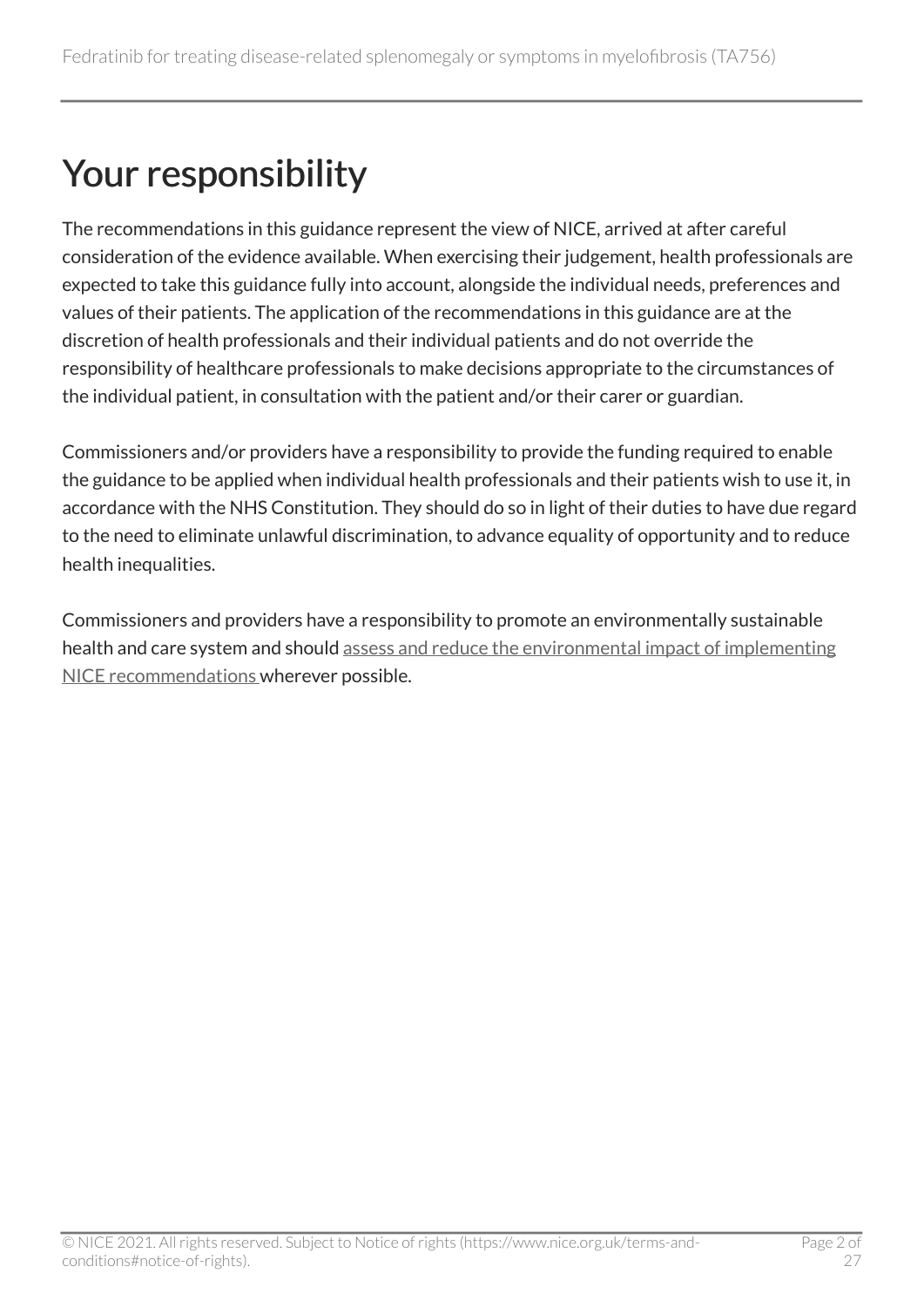## Contents

| $\overline{4}$ |
|----------------|
| 6              |
| 6              |
| 6              |
| 6              |
| $\overline{7}$ |
| $\overline{7}$ |
| 10             |
| 12             |
| 13             |
| 19             |
| 20             |
| 22             |
| 23             |
| 24             |
| 25             |
| 26             |
| 26             |
| 26             |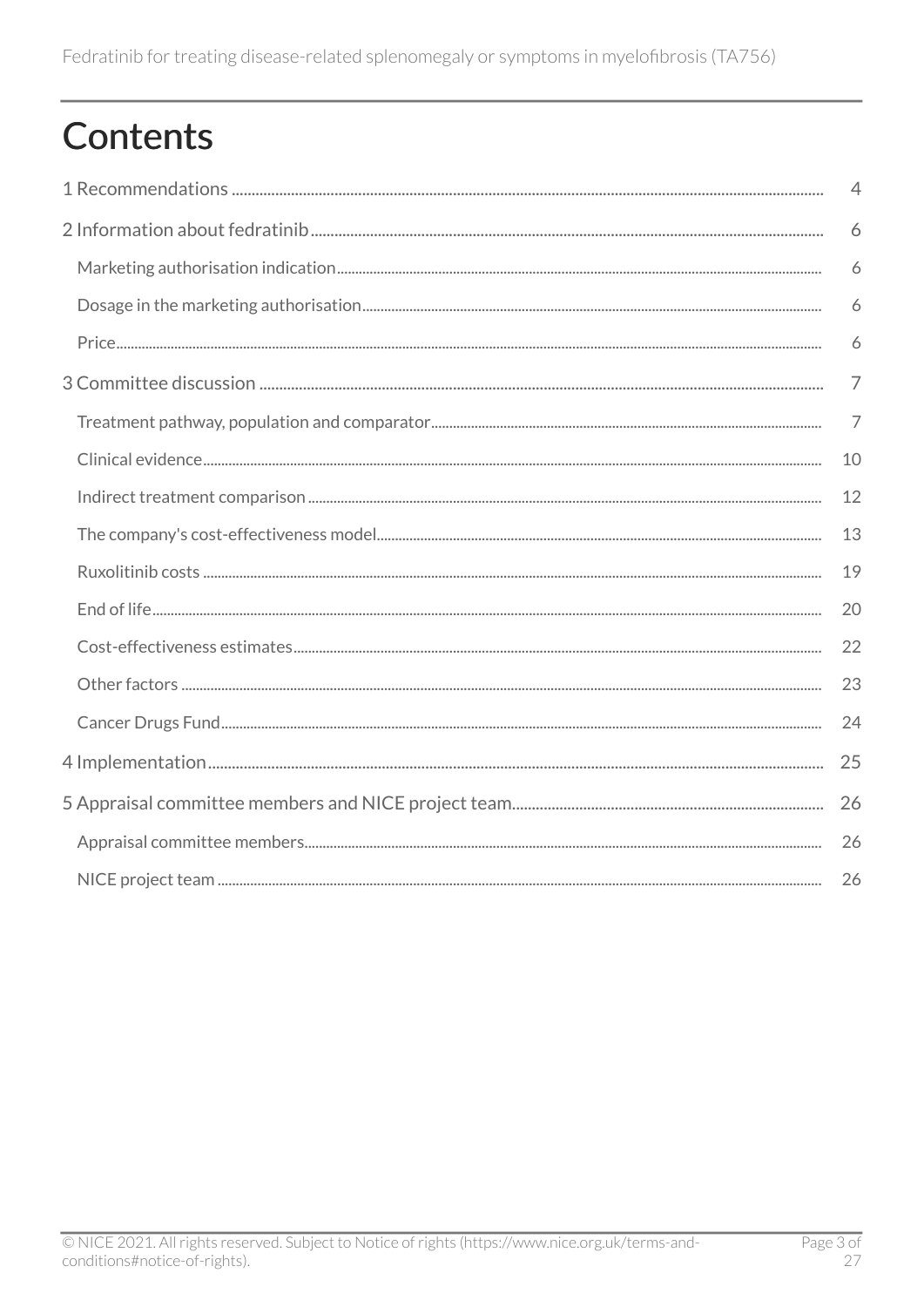## <span id="page-3-0"></span>1 Recommendations

- 1.1 Fedratinib is recommended for use within the Cancer Drugs Fund as an option for treating disease-related splenomegaly or symptoms of primary myelofibrosis, post-polycythaemia vera myelofibrosis or post-essential thrombocythaemia myelofibrosis in adults. It is recommended only if:
	- they have previously had ruxolitinib and
	- the conditions in the [managed access agreement](https://www.nice.org.uk/guidance/ta756/resources) for fedratinib are followed.
- 1.2 This recommendation is not intended to affect treatment with fedratinib that was started in the NHS before this guidance was published. People having treatment outside this recommendation may continue without change to the funding arrangements in place for them before this guidance was published, until they and their NHS clinician consider it appropriate to stop.

#### Why the committee made these recommendations

Most people with higher-risk myelofibrosis have ruxolitinib, and continue having it even if their disease does not fully respond, or stops responding. After ruxolitinib is stopped, people can have best available therapy, which includes chemotherapy, radiation therapy, splenectomy or red blood cell transfusion. The company proposes that fedratinib would only be used after ruxolitinib, which is more restrictive than its marketing authorisation.

Clinical trial evidence for people who have stopped ruxolitinib suggests that fedratinib improves myelofibrosis symptoms and reduces spleen size. However, this evidence is uncertain because fedratinib was not compared with best available therapy and some people did not finish the trial. Fedratinib has been compared indirectly with best available therapy using evidence from other studies. There is further uncertainty because of some differences between the trial populations in the indirect comparison.

Also, it is unclear how much longer people having fedratinib live compared with best available therapy, and this has a large effect on the cost-effectiveness results. There is also uncertainty around how many people would continue having fedratinib if their disease does not fully respond, or stops responding.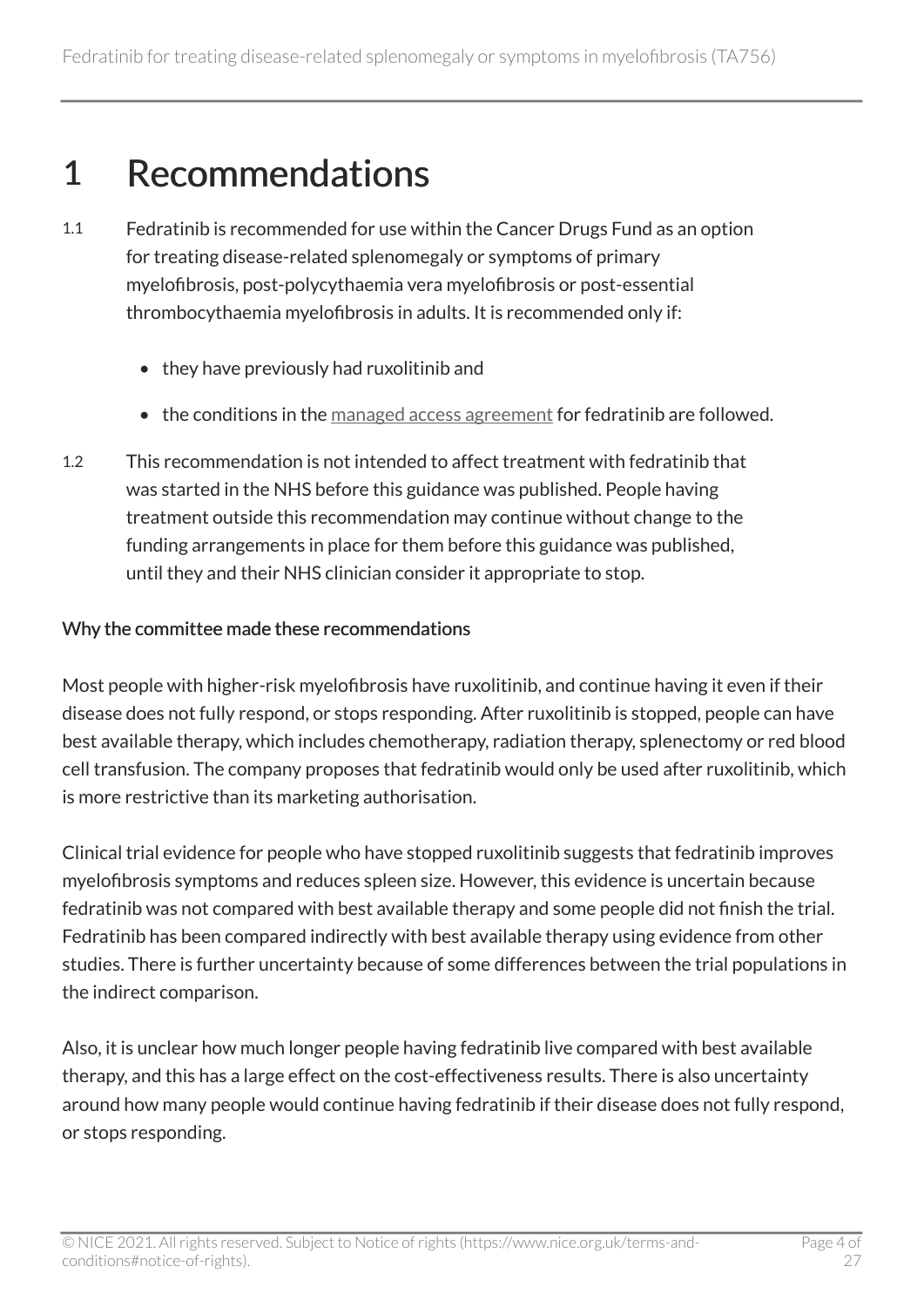Fedratinib does not meet NICE's criteria to be considered a life-extending treatment at the end of life based on the evidence currently available. The cost-effectiveness estimates for fedratinib compared with best available therapy are uncertain because of limitations in the data. Because some of these estimates are higher than what NICE normally considers an acceptable use of NHS resources, fedratinib cannot be recommended for routine use in the NHS. Collecting more data on overall survival and treatment duration will reduce the uncertainty in the evidence. Therefore, fedratinib is recommended for use in the Cancer Drugs Fund.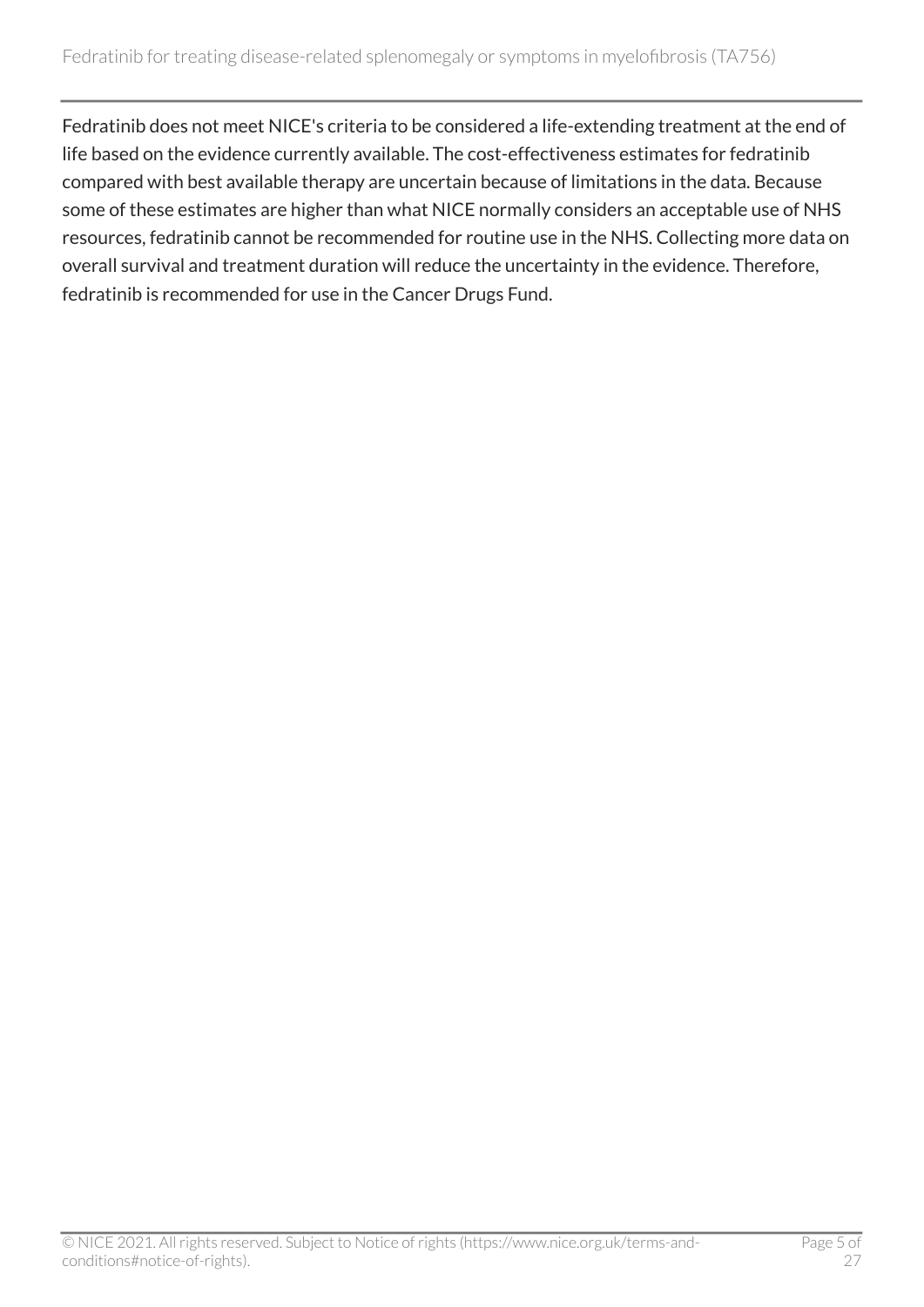## <span id="page-5-0"></span>2 Information about fedratinib

### <span id="page-5-1"></span>Marketing authorisation indication

2.1 Fedratinib (Inrebic, Celgene) has a marketing authorisation for 'the treatment of disease-related splenomegaly or symptoms in adult patients with primary myelofibrosis, post-polycythaemia vera myelofibrosis or post-essential thrombocythaemia myelofibrosis who are Janus Associated Kinase (JAK) inhibitor naive or have been treated with ruxolitinib'.

## <span id="page-5-2"></span>Dosage in the marketing authorisation

2.2 The dosage schedule is available in the [summary of product characteristics.](https://www.medicines.org.uk/emc/product/12481/smpc)

## <span id="page-5-3"></span>**Price**

2.3 The list price of fedratinib is £6,120 for a 120-capsule pack of 100 mg capsules (excluding VAT; BNF online accessed September 2021). The company has a [commercial arrangement](https://www.nice.org.uk/guidance/ta756). This makes fedratinib available to the NHS with a discount. The size of the discount is commercial in confidence. It's the company's responsibility to let relevant NHS organisations know details of the discount.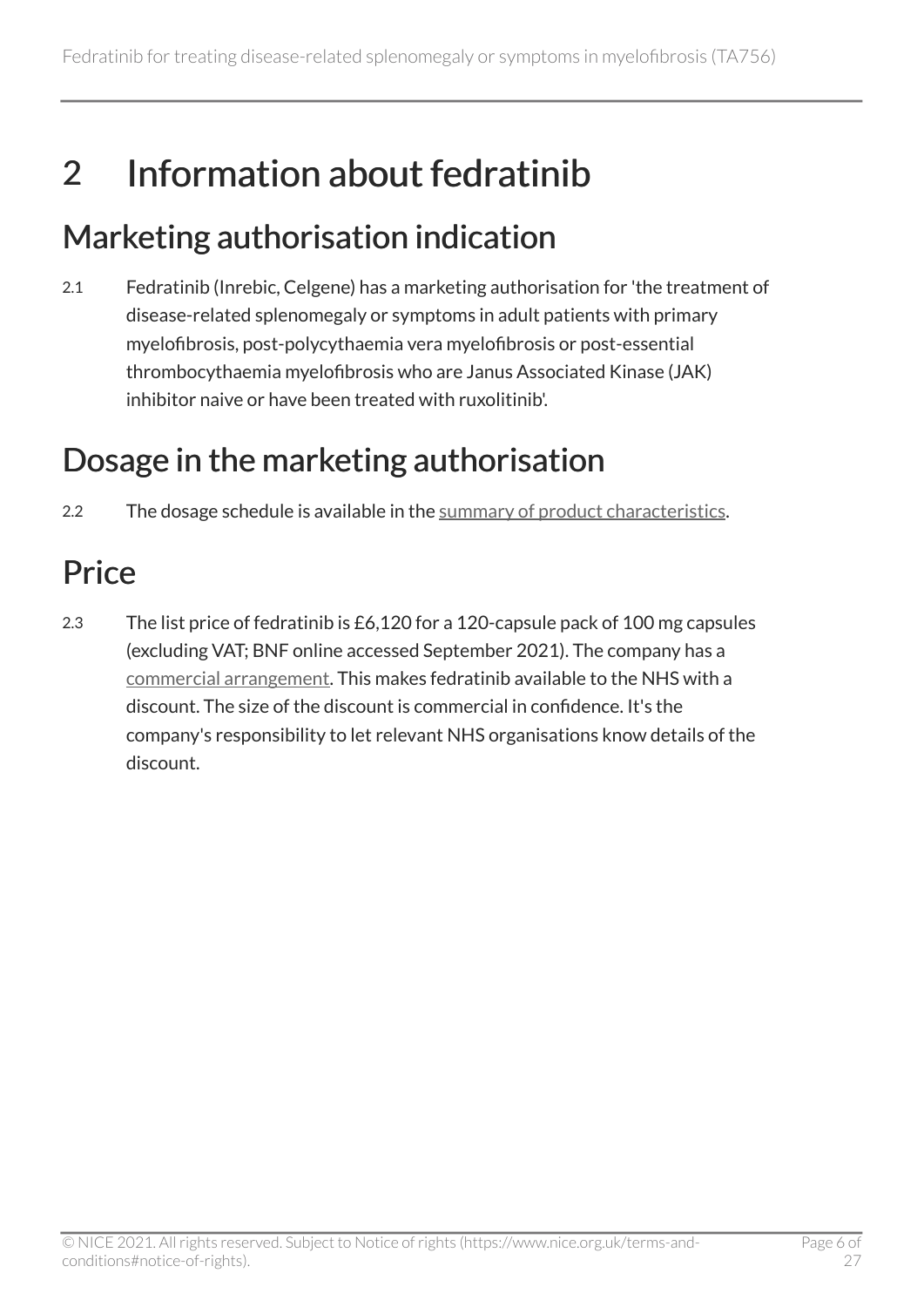## <span id="page-6-0"></span>3 Committee discussion

The [appraisal committee](#page-25-1) considered evidence submitted by Celgene, a review of this submission by the evidence review group (ERG), and responses from stakeholders. See the [committee papers](https://www.nice.org.uk/guidance/TA756/evidence) for full details of the evidence.

The appraisal committee recognised that there were remaining areas of uncertainty associated with the analyses presented, and took these into account in its decision making. It discussed the following key issues, which were outstanding after the technical engagement stage:

- Whether there was an overall survival benefit for fedratinib over best available therapy (see ERG critique of company technical engagement response, issue 7, page 16).
- Which was the most appropriate model of time to treatment discontinuation for fedratinib (see ERG critique of company addendum submission, page 6).
- Whether the company's subsequent treatment assumption for people having fedratinib was appropriate (see ERG critique of company technical engagement response, issue 6, page 15).
- Whether the company's approach to estimating ruxolitinib costs was appropriate (see ERG critique of company technical engagement response, issue 9, page 20).
- How the transformation rate to acute myeloid leukaemia (AML) should be modelled for people having fedratinib (see ERG critique of company addendum submission, page 9).
- Whether fedratinib meets the criteria for end of life treatments (see ERG critique of company technical engagement response, issue 11, page 22).

### <span id="page-6-1"></span>Treatment pathway, population and comparator

#### People with myelofibrosis often experience severe symptoms

3.1 Myelofibrosis is a rare haematological disorder that often causes an enlarged spleen (splenomegaly) and constitutional symptoms, and shortens life. The patient experts explained that people with myelofibrosis experience debilitating fatigue, pain from splenomegaly, severe itching, night sweats, bone pain, and mental health problems including depression. Many people with myelofibrosis must reduce working hours or stop working completely because of fatigue. The patient experts added that the combined symptom burden can be very intense,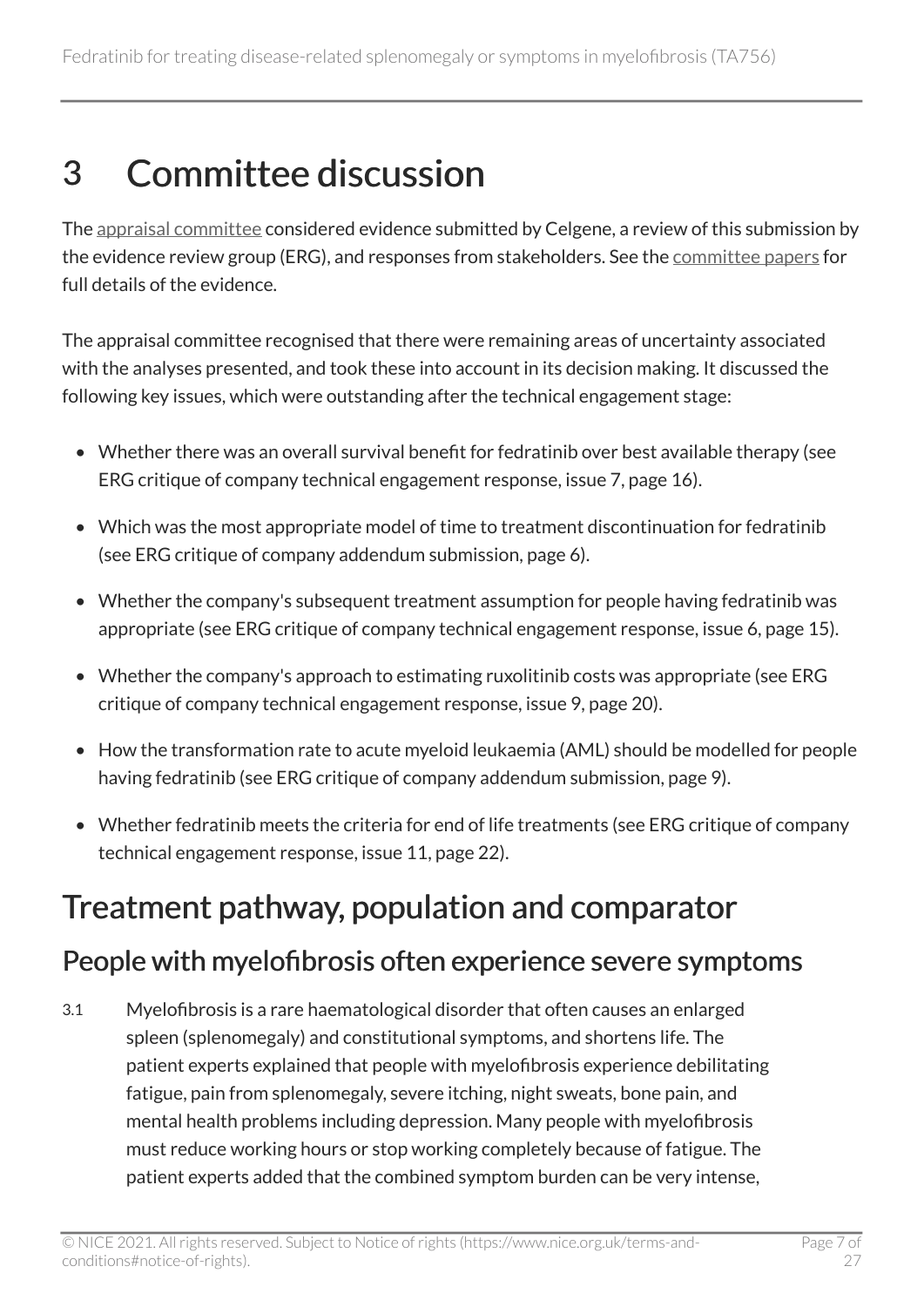and people can become dependent on carers. They also noted that people with myelofibrosis may be unable to exercise and that lack of exercise could contribute to other health issues. Around 75% of people with myelofibrosis reported experiencing depression or low mood. The patient experts explained the fear of living with a disease that is incurable for most people. They explained that knowing there are limited treatment options adds to their worry. They would like a new treatment option to increase life expectancy and improve quality of life. The committee concluded that people with myelofibrosis often have a high symptom burden. Improving survival and the symptoms associated with myelofibrosis, particularly fatigue and itching, would greatly benefit the wellbeing of people with myelofibrosis and their families.

#### <span id="page-7-0"></span>People with myelofibrosis would welcome a new treatment option, particularly when ruxolitinib is no longer suitable

3.2 Myelofibrosis has 4 different risk categories according to the Dynamic International Prognostic Scoring System (DIPSS): low, intermediate-1, intermediate-2 and high risk. Clinicians can use these risk scores to guide treatment. People without symptoms or who have low-risk disease may have their myelofibrosis observed without active treatment. Most people with intermediate-2 or high-risk disease have ruxolitinib, which was recommended in [NICE's technology appraisal guidance on ruxolitinib for treating disease-related](https://www.nice.org.uk/guidance/ta386)  [splenomegaly or symptoms in adults with primary or secondary myelofibrosis](https://www.nice.org.uk/guidance/ta386)  (from now, TA386). The rest have best available therapy, which comprises several treatment options including hydroxycarbamide, androgens, radiation therapy, and red blood cell transfusion. The clinical experts explained that peoples' experiences with ruxolitinib varied. Ruxolitinib may work well at first, but many people experience disease relapse. People having ruxolitinib often have side effects which can mean they have to stop treatment. The clinical and patient experts also explained that best available therapy has limited effectiveness. This means that many people continue having suboptimal ruxolitinib treatment even if the disease does not respond or subsequently loses response, because there are no other effective treatment options. However, disease symptoms will usually return for people having suboptimal ruxolitinib. When ruxolitinib is no longer suitable there are no other options other than best available therapy. The committee agreed that patients and clinicians would welcome a new treatment option for myelofibrosis, particularly when ruxolitinib is no longer suitable.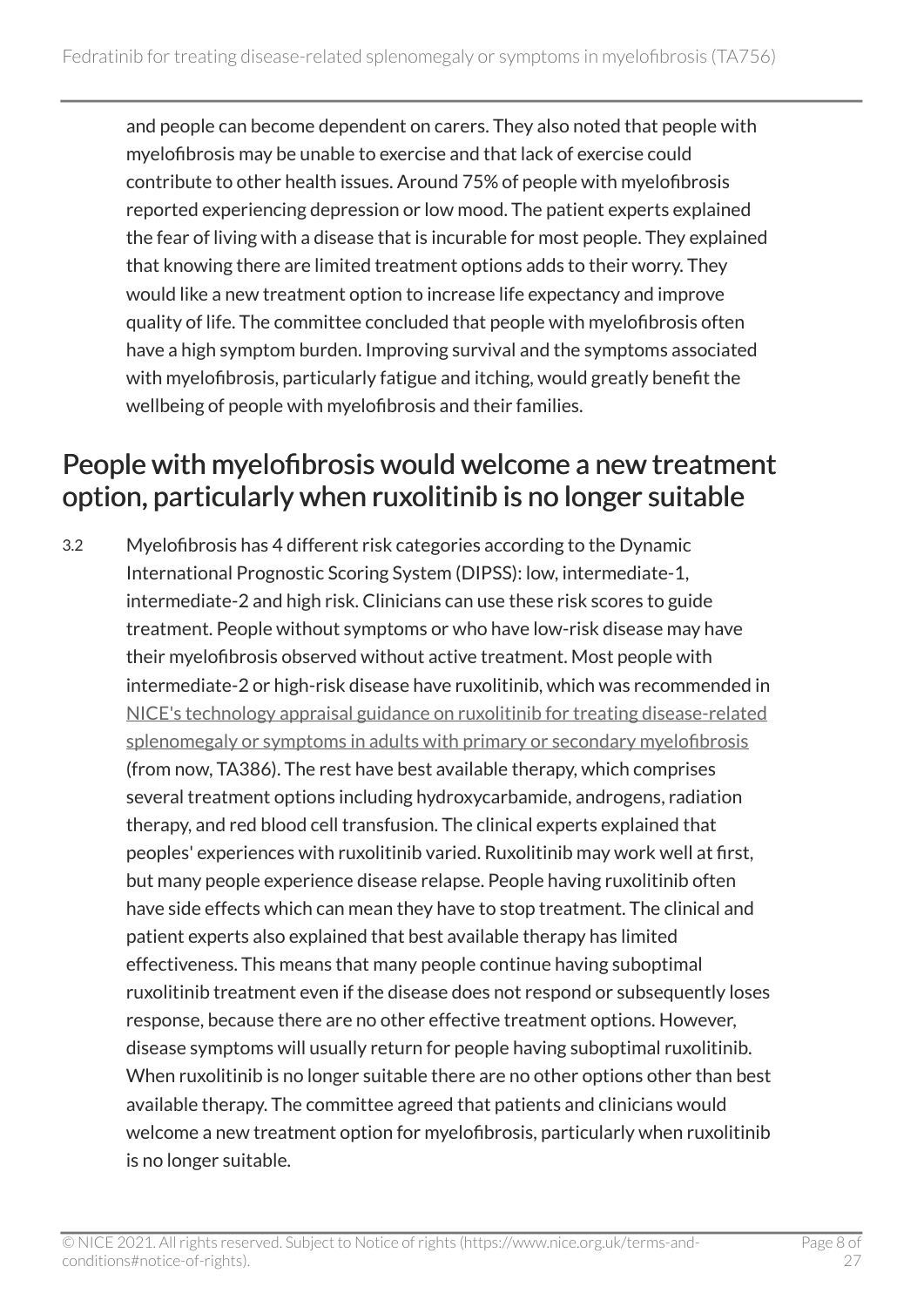#### <span id="page-8-0"></span>The company's positioning of fedratinib for people with intermediate-2 or high-risk myelofibrosis who have had ruxolitinib is appropriate

3.3 Fedratinib's marketing authorisation covers people with primary or secondary myelofibrosis (regardless of risk category) who have either not had a Janus kinase (JAK) inhibitor, or had ruxolitinib. However, the company positioned fedratinib in people with intermediate-2 or high-risk disease who have had ruxolitinib. The company considered this positioning reflected an area of unmet need and was how clinicians would use fedratinib in clinical practice. People who have had ruxolitinib have few treatment options (see [section](#page-7-0) 3.2). So, the committee concluded that it was appropriate to appraise fedratinib for intermediate-2 or high-risk myelofibrosis after ruxolitinib.

#### <span id="page-8-1"></span>The company's mixed comparator is acceptable, but the evidence for best available therapy in the model should reflect the proportion of people assumed to have ruxolitinib

3.4 The comparator in the NICE scope for people who had previous treatment with ruxolitinib, or when ruxolitinib was not appropriate, was established clinical practice, also called best available therapy. This included hydroxycarbamide, other chemotherapies, androgens, splenectomy, radiation therapy, erythropoietin and red blood cell transfusion. In the company's economic model (see [section](#page-12-1) 3.9), around 89% of people having best available therapy were assumed to have ruxolitinib. The ERG considered that the company should have split the population in its model into 2 subgroups: people who would have continued having suboptimal ruxolitinib, and people who would have stopped having ruxolitinib altogether. This was supported by the feedback from clinical experts. The clinical experts commented that most people whose disease is relapsed or refractory to ruxolitinib would keep having it, but people for whom ruxolitinib is poorly tolerated would usually stop having it. The ERG noted that the 2 subgroups would have different comparators. The comparator for the first group would be ruxolitinib, and the comparator for the second group would be best available therapy without ruxolitinib. The ERG considered that separating the population in this way would have helped to interpret the results. However, the company stated that it was not possible to split the trial population into the groups suggested by the ERG. The company also noted that there were no internationally recognised criteria for defining these groups, and they could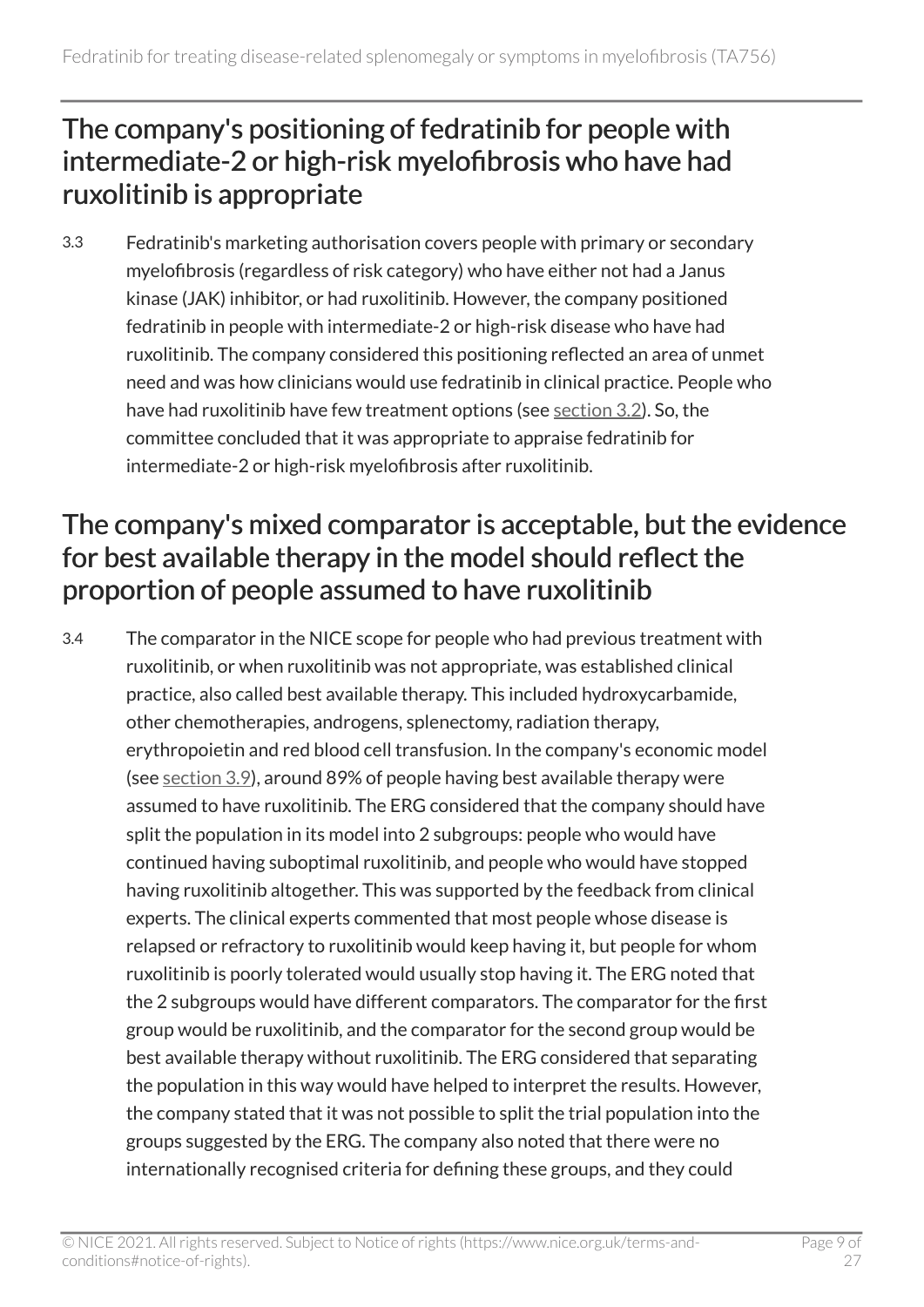therefore overlap. The comparator included a mix of people having ruxolitinib and people having best available therapy without ruxolitinib. The committee agreed that this mixed comparator was acceptable, but noted that the evidence used for best available therapy in the model should reflect the proportion of people assumed to have ruxolitinib (see [section](#page-13-0) 3.10).

## <span id="page-9-0"></span>Clinical evidence

#### <span id="page-9-1"></span>JAKARTA-2 is generalisable to people in the NHS with myelofibrosis who would have fedratinib

3.5 The evidence for fedratinib came from JAKARTA-2, a single-arm, open-label, phase 2 study. The study included 97 adults with intermediate or high-risk primary myelofibrosis, post-polycythaemia vera myelofibrosis, or post-essential thrombocythaemia myelofibrosis that was deemed resistant to ruxolitinib after at least 14 days of treatment, or who were intolerant to ruxolitinib after any duration of treatment. Of these people, 81 had intermediate-2 or high-risk disease, corresponding to where the company positioned fedratinib (see [section](#page-8-0) 3.3). The dose of fedratinib used in the study was 400 mg per day for 6 consecutive 28-day cycles (24 weeks). The daily dose could be increased to up to 600 mg within the first 6 cycles if there was a reduction in spleen size by palpation of less than 50% at the end of cycles 2 and 4. The primary outcome was spleen response, defined as the proportion of people with a spleen volume reduction of 35% or more from baseline at the end of cycle 6. Secondary outcomes included: symptom response (the proportion of people with a reduction in total symptom score of 50% or more from baseline to the end of cycle 6), the proportion of people with a reduction in palpable spleen length of 50% or more from baseline to the end of cycle 6, spleen response at the end of cycle 3 (12 weeks), percentage change in spleen volume from baseline to the end of cycles 3 and 6, and safety. The clinical experts noted that the inclusion criteria for JAKARTA-2 were quite unrestricted, and that the study would be generalisable to the NHS in England. The committee concluded that JAKARTA-2 was generalisable to people in the NHS with myelofibrosis who would have fedratinib.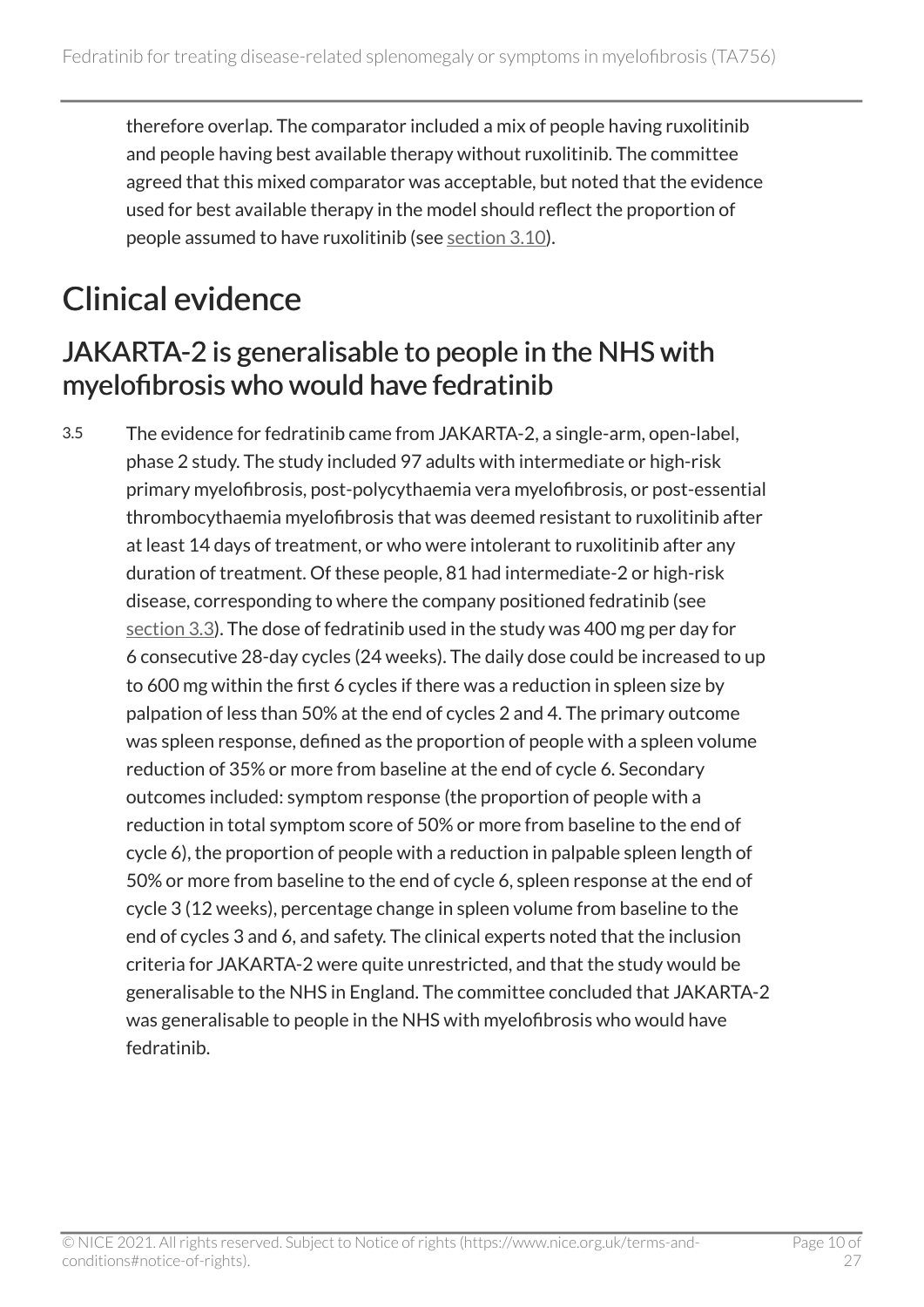#### <span id="page-10-0"></span>Fedratinib is clinically effective, but the lack of comparator data makes assessing comparative effectiveness challenging

3.6 In November 2013, the Food and Drug Administration (FDA) in the US put a clinical hold on fedratinib because of 8 suspected cases of Wernicke's encephalopathy. During the clinical hold, people stopped having fedratinib while the suspected cases of Wernicke's encephalopathy were investigated. The clinical hold meant that 13 people in JAKARTA-2 stopped having fedratinib before they reached cycle 6 because of the study being stopped early. Also, during the marketing authorisation process, the Committee for Medicinal Products for Human Use (CHMP) requested additional analyses of JAKARTA-2 because of uncertainty around the additional benefits from increasing the fedratinib daily dose above 400 mg. The company therefore submitted analyses that counted disease response with a daily dose of more than 400 mg as not responding. This CHMP definition of response was used in the company and ERG analyses in the model. In the JAKARTA-2 intention-to-treat population, 23% of people had a spleen response while having a maximum daily dose of 400 mg. The proportion of people who had a symptom response in the intention-to-treat population while having a maximum daily dose of 400 mg was 21%. The ERG noted that the absence of a control arm in JAKARTA-2 meant that it was possible that there was regression to the mean effects. This is when extreme values return to average over time. The committee acknowledged the difficulty of collecting data for rare diseases. It concluded that fedratinib is clinically effective, but that the disruption to the trial and lack of comparative data made the assessment of comparative effectiveness challenging.

#### Fedratinib has manageable adverse events

3.7 The company noted that the adverse event rates from JAKARTA-2 were generally low. The most common non-haematological adverse events for people having fedratinib were gastrointestinal disorders including diarrhoea (62%), nausea (56%), and vomiting (41%). The most common grade 3 or 4 adverse events were haematological and included anaemia (38%) and thrombocytopenia (22%). Treatment-emergent adverse events that meant fedratinib was stopped were seen in 20% of people. Across all fedratinib studies there were 8 suspected cases of Wernicke's encephalopathy, 1 of which had a clear diagnosis. It was found to be a consequence of gastrointestinal adverse events in people who were undernourished. Wernicke's encephalopathy can be managed by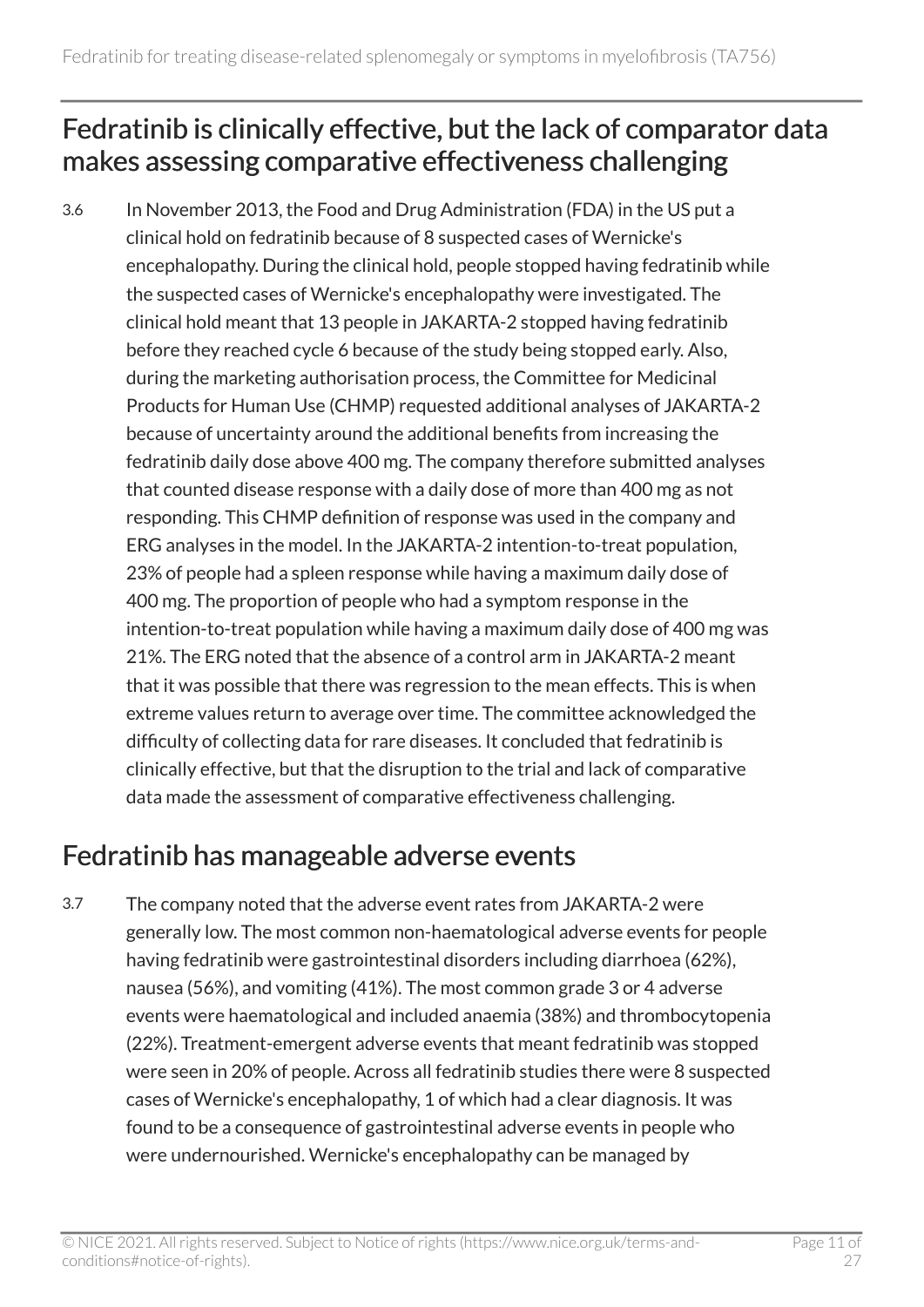monitoring thiamine levels and supplementing as needed. The clinical experts noted that they follow the summary of product characteristics for monitoring thiamine levels and making dose adjustments. The company confirmed that there have been no additional instances of Wernicke's encephalopathy since the end of the FDA's clinical hold. The committee concluded that fedratinib has a manageable adverse event profile.

## <span id="page-11-0"></span>Indirect treatment comparison

#### <span id="page-11-1"></span>The indirect treatment comparison suggests fedratinib improves response compared with best available therapy, but there are uncertainties

3.8 In the absence of direct head-to-head evidence comparing the efficacy of fedratinib with best available therapy, the company did a matching-adjusted indirect comparison (MAIC) for spleen or symptom response (see [section](#page-9-1) 3.5 for definitions of these outcomes). The company used evidence from the intermediate-2 or high-risk group from JAKARTA-2 (n=81) for fedratinib and evidence from the SIMPLIFY-2 trial (n=52) for best available therapy. SIMPLIFY-2 was a randomised trial comparing momelotinib with best available therapy in people whose myelofibrosis had a suboptimal response to ruxolitinib, or who had haematological toxic effects with ruxolitinib. The company's basecase MAIC was adjusted for DIPSS risk category (see [section](#page-7-0) 3.2) and Eastern Cooperative Oncology Group (ECOG) performance status. The company chose these variables based on clinical input that they were prognostic, and that there was a meaningful imbalance between JAKARTA-2 and the best available therapy arm from SIMPLIFY-2. The results of the MAIC suggested that fedratinib improves response compared with best available therapy, but the exact values are confidential and cannot be reported here. The ERG commented that ignoring variables because they were balanced individually may not achieve balance between the study populations overall. It noted that people in SIMPLIFY-2 could be currently having ruxolitinib (which was not the case in JAKARTA-2), and that this difference could not be adjusted for in the MAIC. Differences in how symptom response was assessed between JAKARTA-2 and SIMPLIFY-2 and the absence of a washout period in SIMPLIFY-2 may also have favoured fedratinib. The committee agreed that the MAIC suggests fedratinib improves response compared with best available therapy, but there was considerable uncertainty around these results.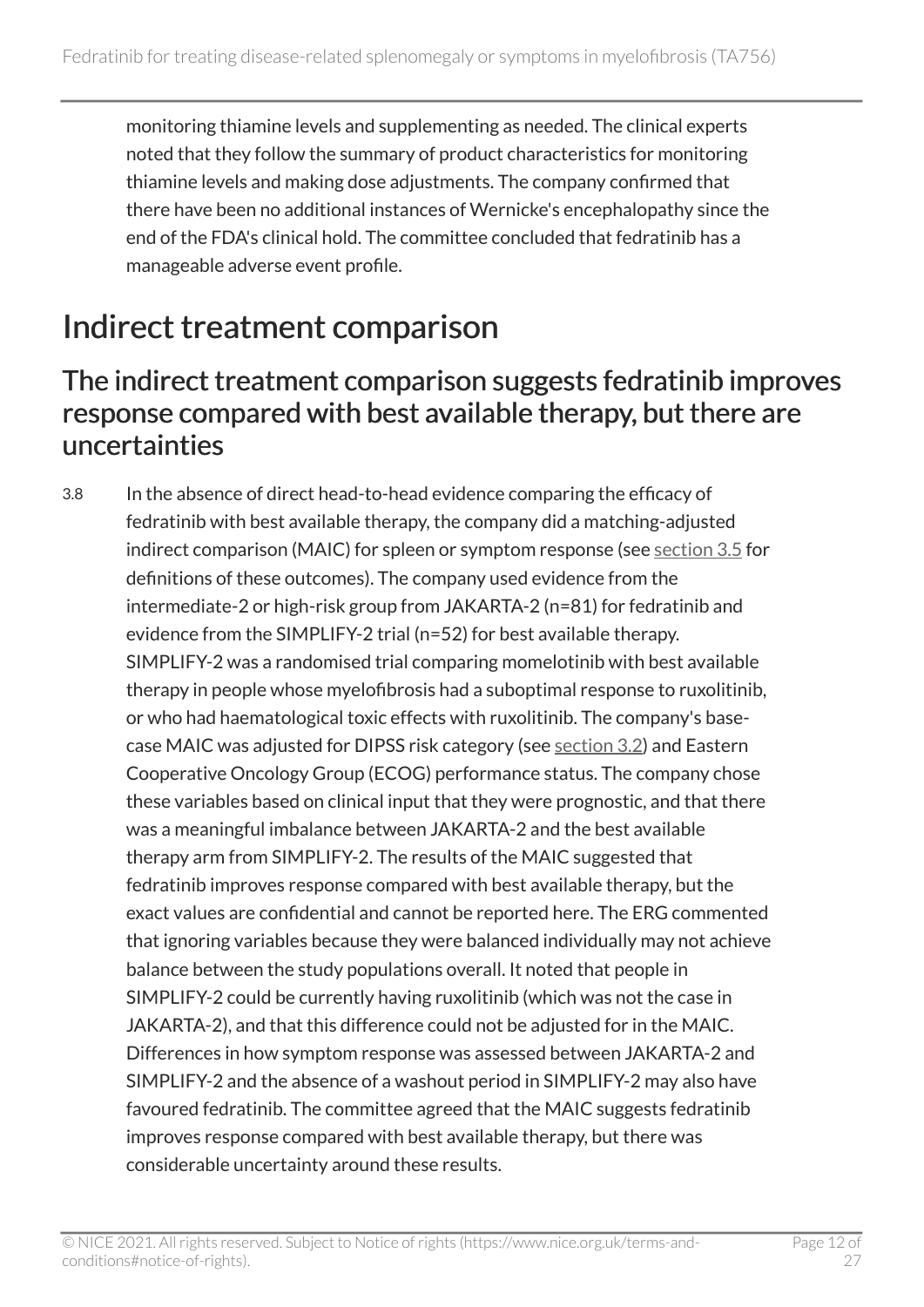### <span id="page-12-0"></span>The company's cost-effectiveness model

#### <span id="page-12-1"></span>The company's model is similar to that from TA386, but a simpler model structure may have been more robust for decision making

3.9 The company submitted an individual patient discrete event simulation model comparing fedratinib with best available therapy. This was similar to the approach used in TA386. The company considered this design to be more flexible and transparent compared with a Markov cohort approach. The model had 5 health states (on fedratinib, on best available therapy, on best available therapy after fedratinib, supportive care, and death). People entered the model having either fedratinib or best available therapy. They were then categorised into response or non-response groups at 24 weeks based on the outputs of the company's MAIC (see [section](#page-11-1) 3.8). People having fedratinib stopped treatment according to models of time to treatment discontinuation fitted to the data from JAKARTA-2. The company modelled time to treatment discontinuation from the start of the model, using separate extrapolations according to whether there was a response at week 24. For people having fedratinib, the company estimated survival from the point of stopping fedratinib, using models fitted to the survival data after stopping treatment from JAKARTA-2. Like time to treatment discontinuation, this was split by response at week 24. People having best available therapy at the start of the model stopped treatment according to a model of time to treatment discontinuation fitted to data from the Haematological Malignancy Research Network (HMRN; see [section](#page-13-0) 3.10). Unlike the fedratinib arm, the company used a single extrapolation of time to treatment discontinuation from the start of the model regardless of response at week 24. The company estimated overall survival for people having best available therapy using data from Schain et al. 2019 (see section 3.10). Like time to treatment discontinuation for best available therapy, the company fitted a single overall survival curve from the start of the model regardless of response at week 24. The ERG had several concerns with the company's model. It questioned the value of separating the population by response at week 24, given the small sample size of JAKARTA-2. It also noted that the company had used several different evidence sources for people having best available therapy (see section 3.10), and that there were important differences between these sources in terms of the patient populations and treatments. The ERG was also concerned that the company had used a different modelling approach for the fedratinib arm compared with the best available therapy arm. The committee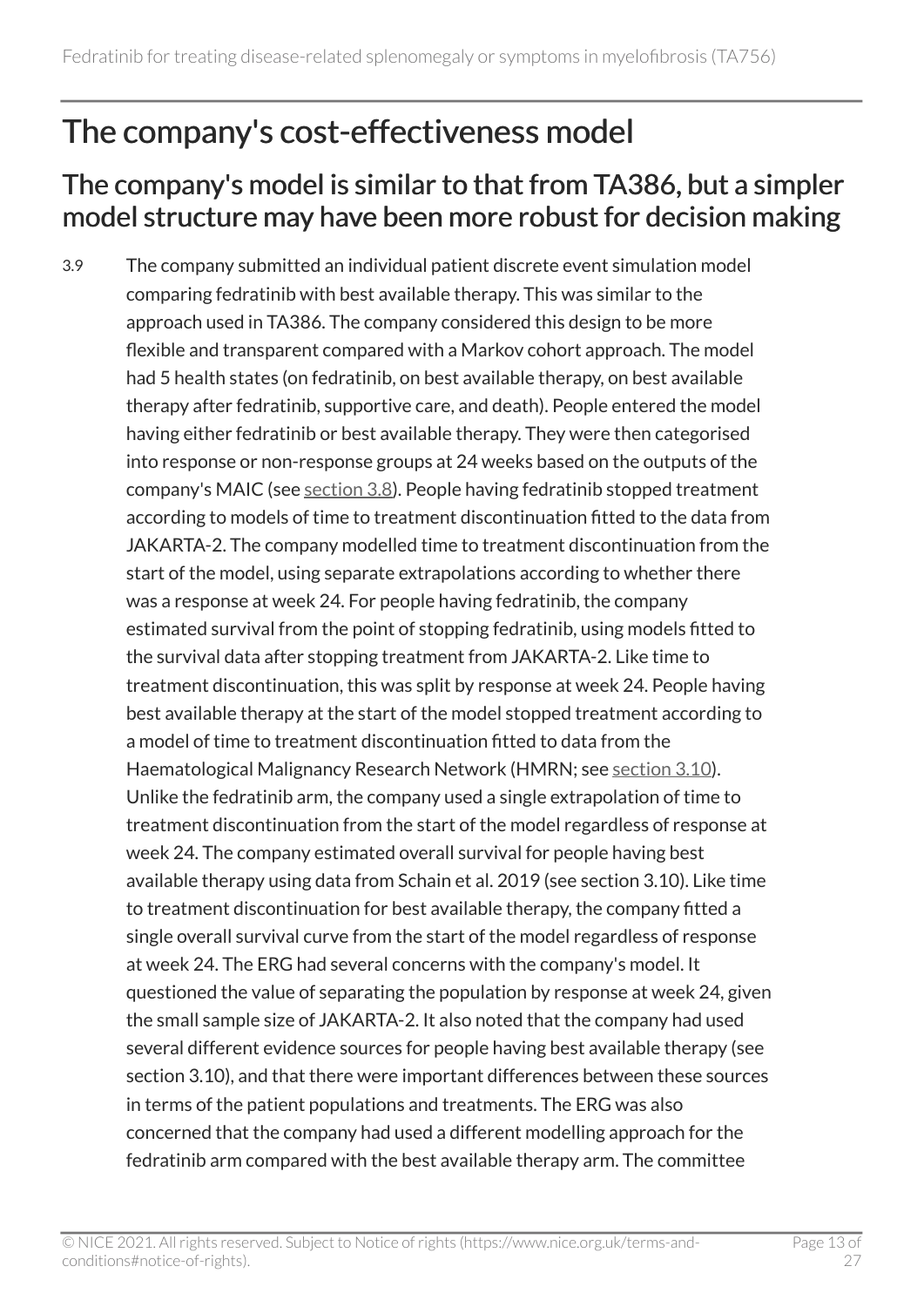shared the ERG's reservations with the model, noting that it was overly complex given the limitations of the clinical evidence for fedratinib (see [section 3.6](#page-10-0)). In response to consultation, the company provided additional justification for the model structure. It noted that the issues identified with the model structure could only be overcome by additional data collection. Also, the different modelling approaches for the 2 treatment arms reflected that the treatment pathways would be different. The company acknowledged that some complexity arose from splitting people in the model into those whose disease did or did not respond to fedratinib for the survival and time to treatment discontinuation models. But it stated that survival and time to treatment discontinuation models could also be applied to the overall population having fedratinib in the model (not split by disease response). This gave similar results to the company's base case. The company further noted that a simpler model could have created separate issues. The ERG's view of the model remained unchanged after consultation. At its second meeting, the committee noted that the company had made few changes to the model presented at the first committee meeting. It reiterated its conclusion from the first committee meeting that a simpler model structure may have been more robust for decision making.

#### <span id="page-13-0"></span>Using different sources of evidence to model best available therapy increases uncertainty

3.10 The company used a range of evidence sources for best available therapy in its model. For its base case, the company used the data from SIMPLIFY-2 for the spleen or symptom response MAIC (see [section](#page-11-1) 3.8), for the adverse event frequency for best available therapy as a comparator, and for the composition of best available therapy. Although overall survival data for people having best available therapy was available from SIMPLIFY-2, the company did not use that in its base case. Instead, it used evidence from people who had stopped having ruxolitinib from Schain et al. 2019 (n=71). This was a retrospective observational study of people with myelofibrosis in Sweden and Norway, which the company considered best represented the people likely to have fedratinib in the NHS. The ERG noted that Schain included more people with primary myelofibrosis than JAKARTA-2, and the population was also older on average. Therefore, the ERG expected people in Schain to have a worse prognosis than those in JAKARTA-2. The ERG had additional concerns with comparing survival data from an observational study (Schain) with a clinical trial (JAKARTA-2). It also considered that SIMPLIFY-2 was a more appropriate source of evidence for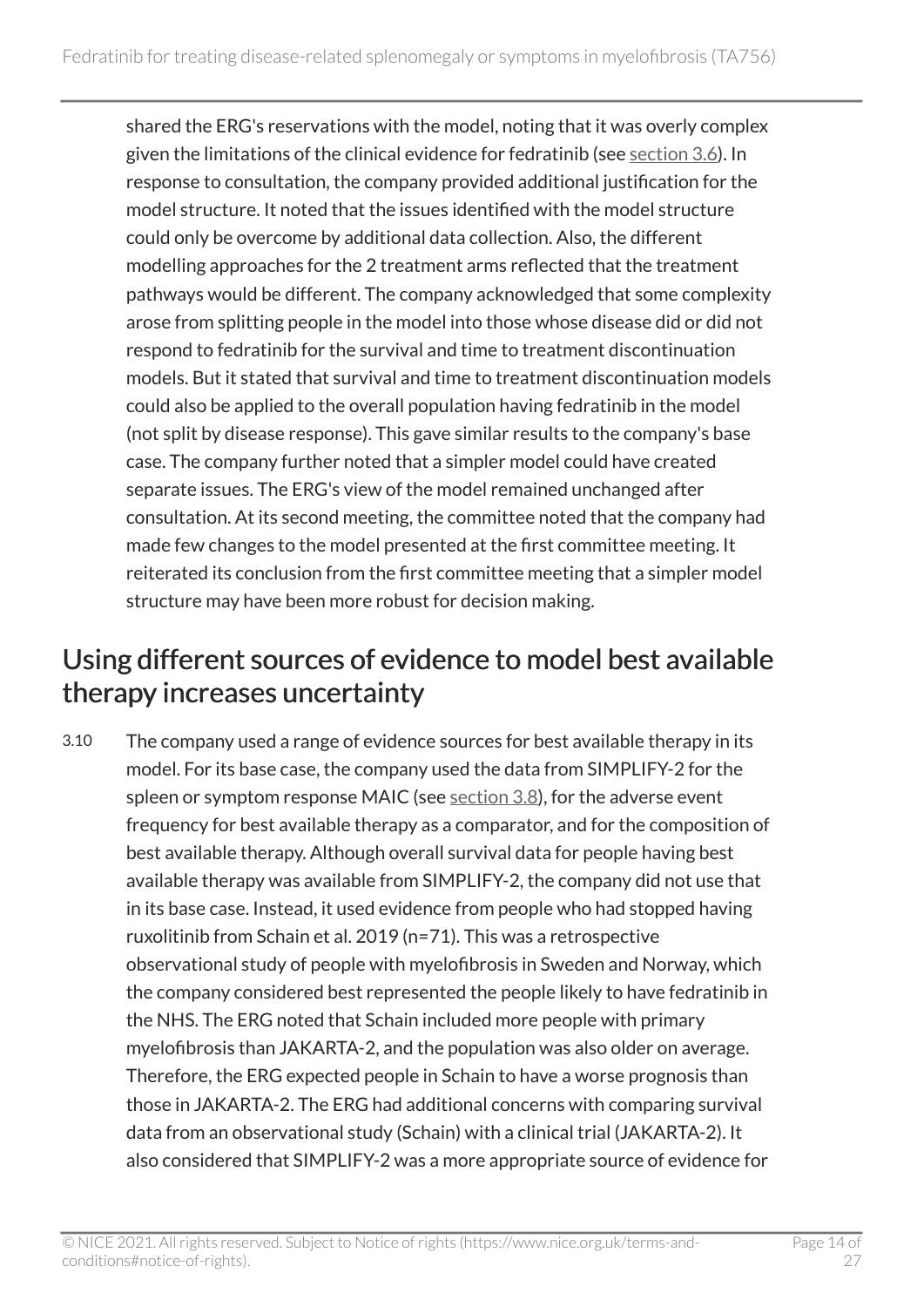best available therapy to align costs and outcomes in the model. This was because nobody in Schain had ruxolitinib, and so it did not reflect the composition of best available therapy from SIMPLIFY-2 (in which around 89% of people had ruxolitinib). The company used evidence from people who stopped having ruxolitinib (n=39) in COMFORT-2 for the adverse event frequency for people having best available therapy after fedratinib. COMFORT-2 was a randomised phase 3 trial comparing ruxolitinib with best available therapy in people with myelofibrosis. The company also used the data from the best available therapy arm of COMFORT-2 (n=73) to model the rate of transformation to AML for people having fedratinib and for people having best available therapy (see [section 3.14](#page-17-0)). Finally, the company used evidence from the HMRN to inform the model of time to treatment discontinuation for people having best available therapy. The HMRN measured treatment outcomes in people with primary or secondary myelofibrosis in the Yorkshire and the Humber and Yorkshire Coast Cancer Networks between September 2004 and August 2017. The ERG was concerned that the populations in SIMPLIFY-2, COMFORT-2, Schain, and the HMRN were different in terms of age, risk score, and the types of best available therapy options that people were having. It was also concerned that the company did not use evidence sources consistently in its model. The committee agreed that using different sources of evidence to model best available therapy was inappropriate and increased uncertainty. The comparator in the company's model was comprised mainly of people having ruxolitinib (see [section](#page-8-1) 3.4), and the evidence used for best available therapy should reflect this.

#### <span id="page-14-0"></span>Fedratinib is likely to extend survival, but the extent of the survival benefit is highly uncertain

3.11 To model survival after stopping treatment for people having fedratinib, the company fitted parametric models to the JAKARTA-2 intermediate-2 or highrisk subgroup survival data after stopping treatment, split by response status at week 24. Based on clinical expert advice, the company considered a Weibull distribution to be the most plausible distribution for people whose disease did respond and those whose disease did not respond. The company also noted that the Weibull distribution provided a conservative survival estimate for fedratinib. For best available therapy, the company fitted a Weibull distribution to the overall survival data from Schain for people who stopped having ruxolitinib. The company's base-case model predicted a mean overall survival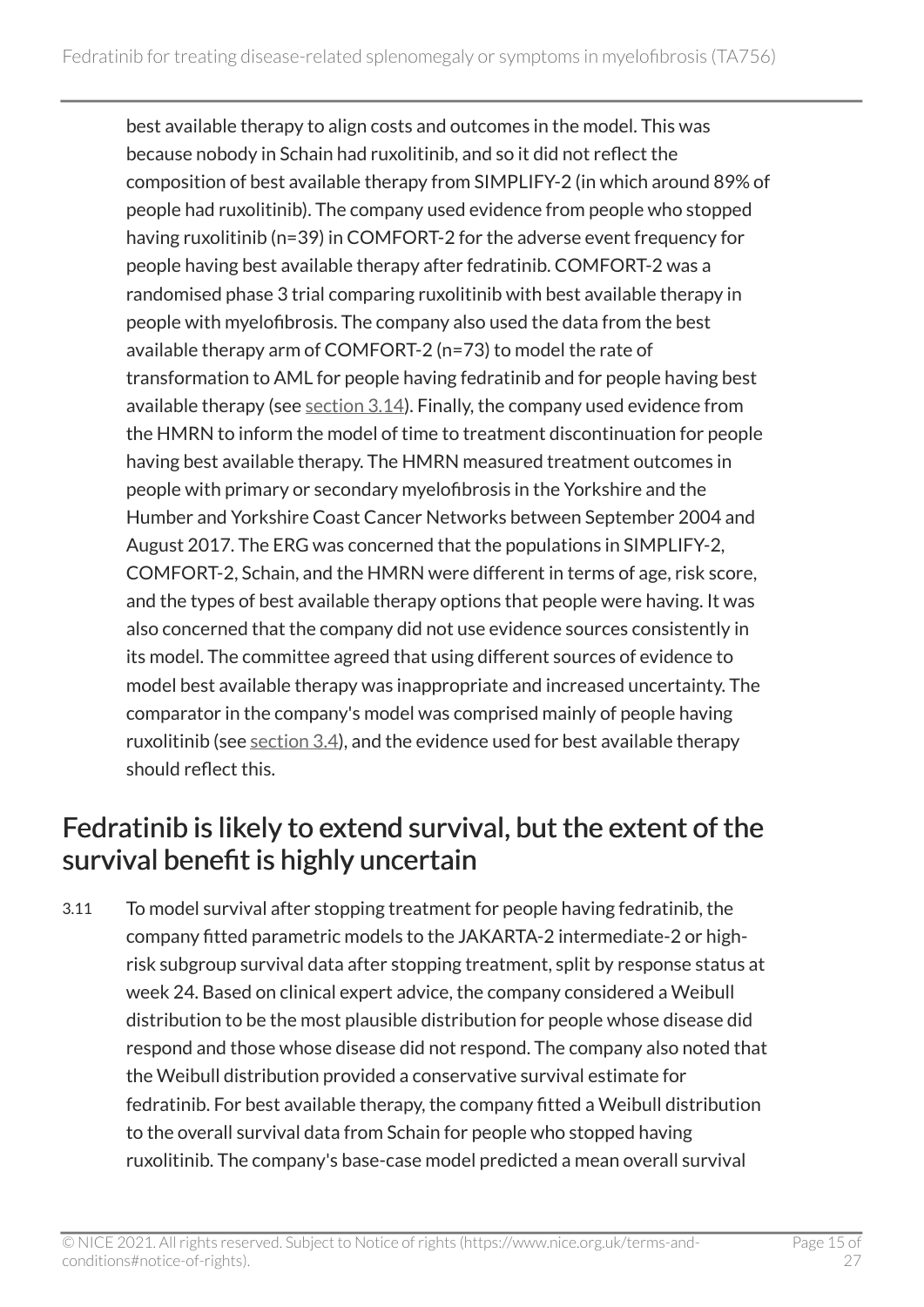benefit for fedratinib of 6.2 months based on the naive comparison of overall survival from JAKARTA-2 and Schain. However, the ERG had concerns with using the overall survival data from Schain (see [section](#page-13-0) 3.10). It considered that the observed survival benefit could be because the company had used different modelling approaches for the 2 treatment arms. The ERG requested that the company do an exploratory MAIC for overall survival using evidence from JAKARTA-2 and SIMPLIFY-2. It noted that after matching based on DIPSS risk category, the overall survival for people having fedratinib was similar to that for people having best available therapy. The ERG also noted that after adjusting for other prognostic factors such as platelet count and transfusion dependence in the MAIC, people having fedratinib had a shorter overall survival than those having best available therapy. The company considered that the overall survival data from SIMPLIFY-2 was not reliable because of discrepancies in the data reported. It also noted that overall survival was not a pre-specified outcome in SIMPLIFY-2, and that people could switch from best available therapy to momelotinib after 24 weeks. The company highlighted that there was evidence to suggest that spleen response is linked to overall survival. As such, fedratinib could be expected to have an overall survival benefit based on the results of the company's MAIC for spleen or symptom response (see [section](#page-11-1) 3.8). The clinical experts agreed, stating that there is real-world and clinical trial evidence linking spleen response to overall survival. They considered that it was implausible that fedratinib would have no overall survival benefit over best available therapy. At its first meeting, the committee considered that fedratinib was likely to extend overall survival, but the extent of this overall survival benefit was highly uncertain. In response to consultation, the company highlighted 4 studies that quantified the association between spleen response and improved survival. The ERG noted that the company did not use spleen response as a surrogate for survival in its base-case model. The ERG reiterated that when survival was compared with the same evidence source the company used in its response MAIC (SIMPLIFY-2, see section 3.8), there did not appear to be a survival benefit for fedratinib. The committee was concerned that the population in Schain, where people had stopped ruxolitinib treatment, did not reflect the modelled best available therapy arm, where most people continued ruxolitinib treatment. It considered that it had not seen sufficient evidence to change its conclusion from the first meeting. It felt that fedratinib was likely to extend overall survival compared with best available therapy. However, it concluded that based on the evidence presented, the extent of this overall survival benefit was highly uncertain.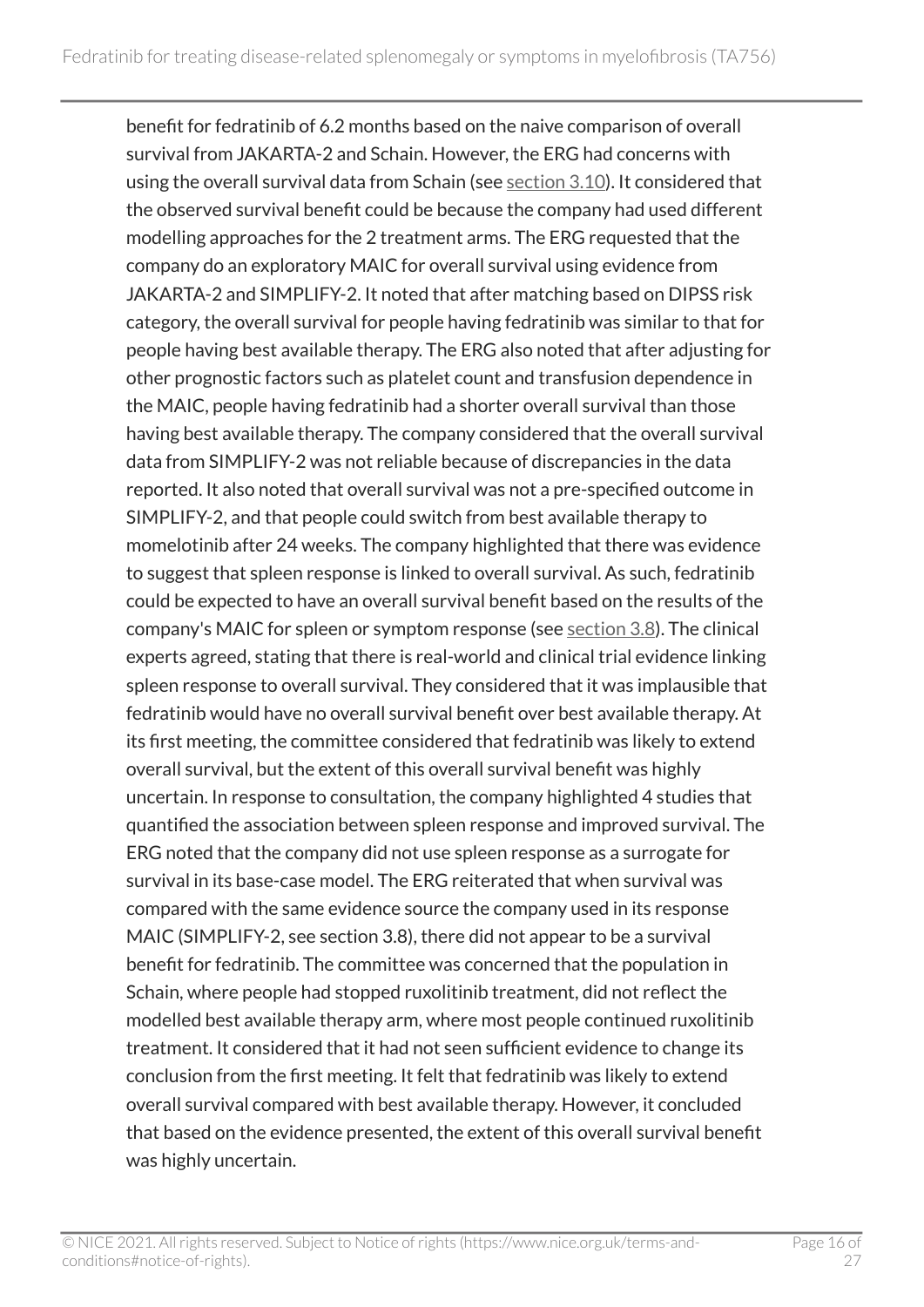#### The fedratinib extrapolations for time to treatment discontinuation are uncertain, but are not a main driver of the cost-effectiveness results

3.12 The company fitted several parametric models to the time to treatment discontinuation data from JAKARTA-2 and identified the exponential curve for disease response and the log-normal curve for disease non-response as the most appropriate. The ERG noted that the choice of distribution was very uncertain because of the small sample size and short follow up, and was confounded by the clinical hold and CHMP response definition for JAKARTA-2 (see [section](#page-10-0) 3.6). The ERG added that other distributions were also equally plausible, and provided a scenario analysis assuming a Gompertz distribution for both disease response and non-response. The committee understood the limitations with the JAKARTA-2 evidence, but noted that the models for time to fedratinib discontinuation were not among the main drivers of the costeffectiveness results.

#### <span id="page-16-0"></span>The proportion of people staying on ruxolitinib in the model after their disease stops responding (89%) should also apply to fedratinib, for consistency

3.13 In its model presented at the first committee meeting, the company assumed that people having fedratinib would stop having it after their disease stops responding. They would then have best available therapy (without ruxolitinib) or supportive care, or both, until death. In contrast, the company assumed that most people (89%) starting best available therapy in the model were having ruxolitinib, in a population that had already had ruxolitinib (see [section](#page-8-1) 3.4). The ERG considered that in NHS clinical practice, most people whose disease was relapsed or refractory to fedratinib would keep having it, or would switch back to ruxolitinib. It presented scenarios assuming the same proportion of people (89%) would keep having fedratinib or switch back to ruxolitinib as were having ruxolitinib in the best available therapy arm. The clinical experts noted that the treatment assumptions after fedratinib were hard to comment on because fedratinib is not used in current clinical practice. They agreed that most people were likely to continue having fedratinib even if their disease had not responded adequately, consistent with how ruxolitinib is used in practice. The clinical lead for the Cancer Drugs Fund noted that it was unlikely that NHS England would commission ruxolitinib after fedratinib, given that people switched to fedratinib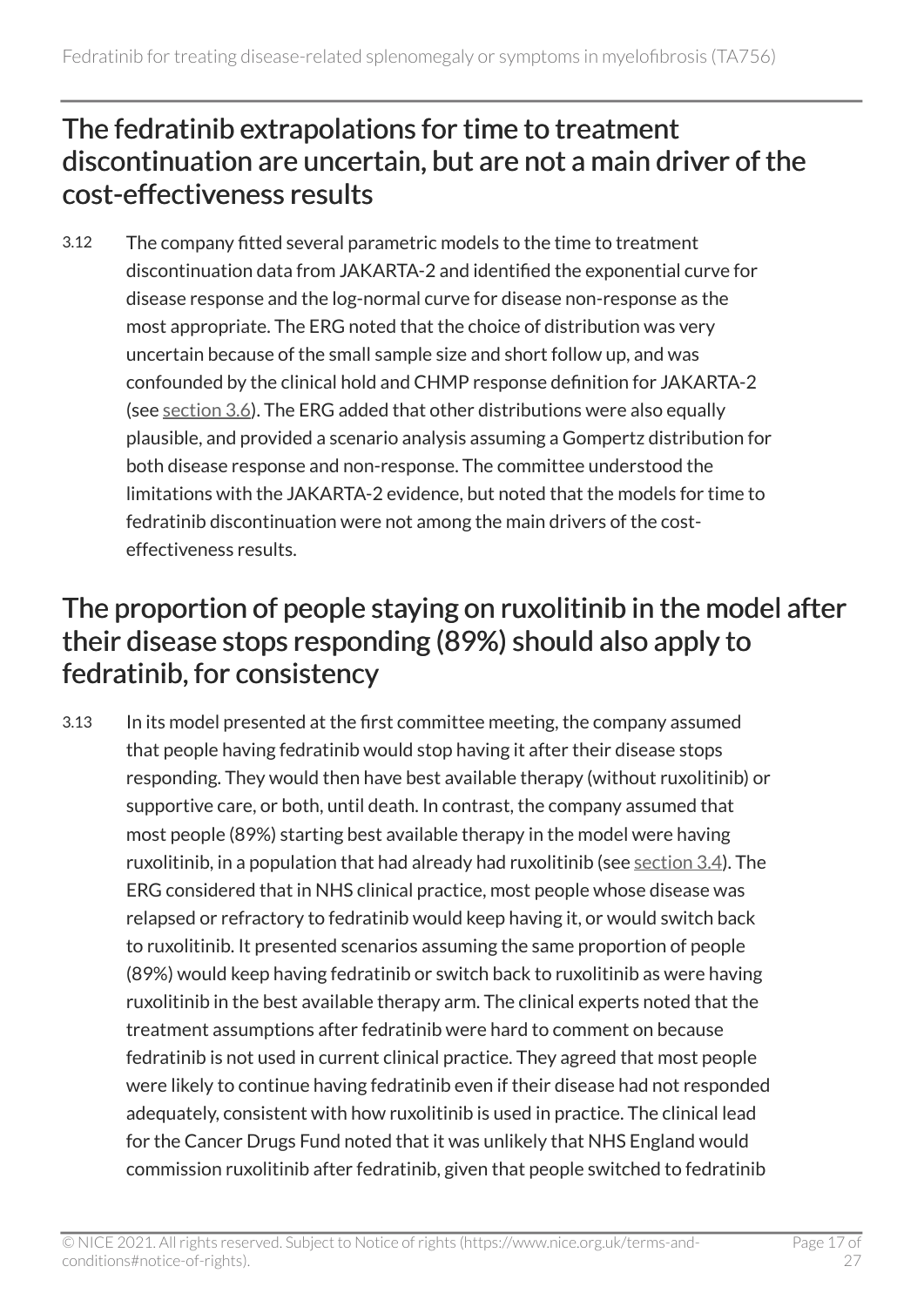because of insufficient disease response or intolerance to ruxolitinib. At its first meeting, the committee considered that most people with relapsed or refractory disease would continue having fedratinib, similar to how people currently keep having ruxolitinib because there are no other treatment options. In response to consultation, the company updated its model base case with the assumption that 65% of people whose disease responded to fedratinib would continue having fedratinib after their disease stops responding. This was calculated based on the discontinuation rate in JAKARTA-2 up to the end of cycle 6. The ERG noted that the company's updated assumption for fedratinib was inconsistent with the best available therapy arm, in which 89% of people continued ruxolitinib treatment until supportive care or death. The company commented on the proportion of time spent on a JAK inhibitor in each arm, but the values are confidential and cannot be reported here. The ERG presented 2 further scenarios. The scenarios assumed that 65% or 89%, respectively, of all people starting fedratinib would keep having it after their disease stops responding. This was regardless of whether their disease initially responded at 24 weeks. The committee understood that in practice clinicians would likely be reluctant to stop fedratinib even if the disease does not fully respond, or stops responding. This was because there would be no other treatment options. The committee concluded that it was appropriate to assume that 89% of all people starting fedratinib would continue fedratinib after their disease stops responding. This was consistent with the proportion who were assumed to continue ruxolitinib in the best available therapy arm.

#### <span id="page-17-0"></span>People having fedratinib should be assumed to have the same AML transformation rate as people having best available therapy

3.14 Myelofibrosis can transform into AML. The company modelled AML as an adverse event, with an associated cost and quality-of-life impact. In its model presented at the first committee meeting, the company used evidence from the JAKARTA-2 intermediate-2 or high-risk subgroup to inform the AML transformation for people having fedratinib. For people having best available therapy, the company used evidence from COMFORT-2 (see [section](#page-13-0) 3.10). The ERG commented that the same AML transformation rate should be used for fedratinib and best available therapy, because it is unclear whether fedratinib treatment affects AML transformation. The ERG added that it was more appropriate to use evidence from COMFORT-2 to inform the AML transformation rate for both fedratinib and best available therapy arms. This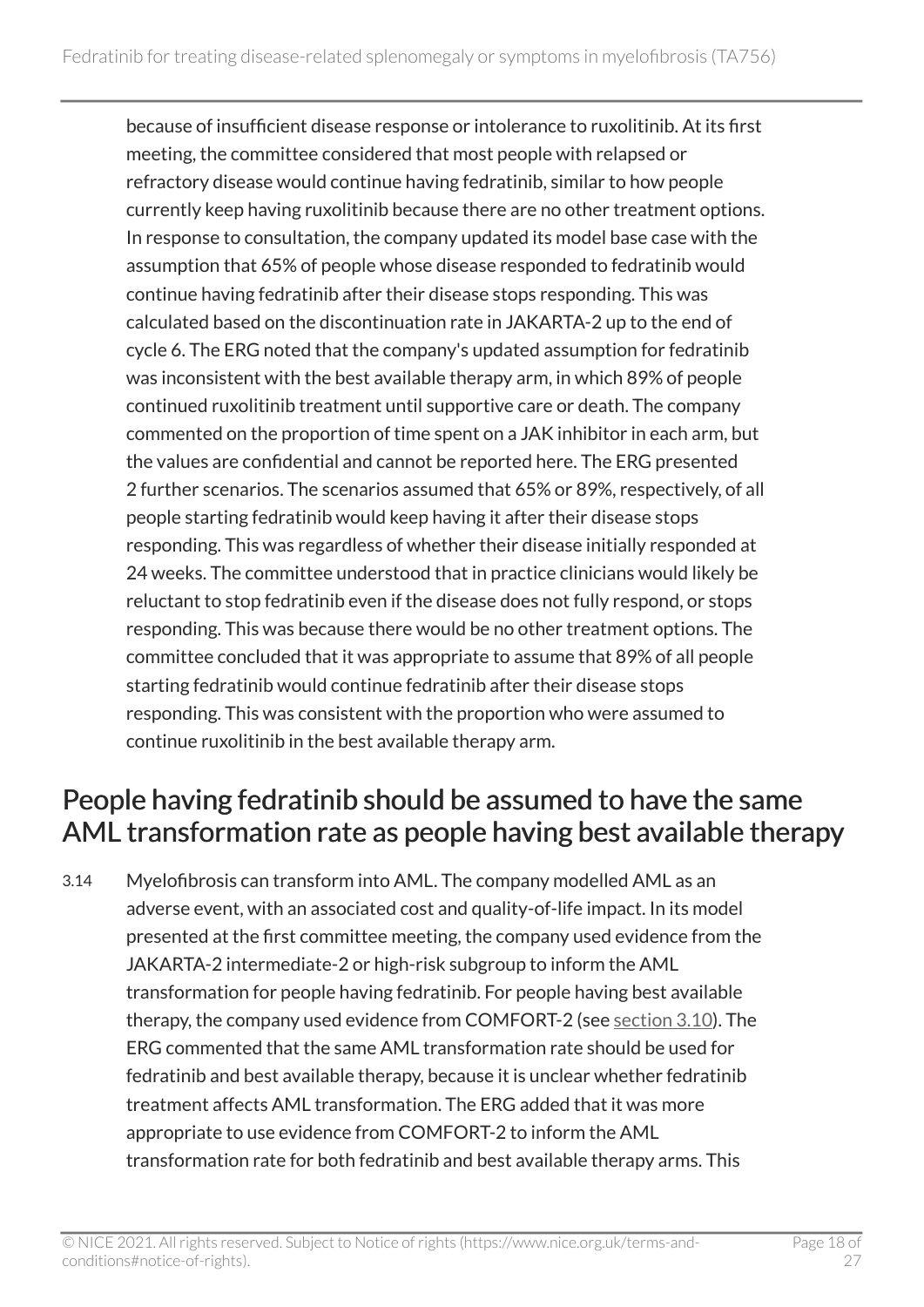was because COMFORT-2 had a longer follow up than JAKARTA-2. The committee considered that there was insufficient evidence to tell whether fedratinib affects the rate of AML transformation. It concluded that it was appropriate to assume the same AML transformation rate for fedratinib as for people having best available therapy. In response to consultation, the company updated its base case to assume the same AML transformation rate for both arms, consistent with the committee preference.

## <span id="page-18-0"></span>Ruxolitinib costs

#### <span id="page-18-1"></span>It is appropriate to use the platelet count distribution from JAKARTA-2 to estimate the cost of ruxolitinib

3.15 Ruxolitinib dose depends on platelet count. People with a platelet count of less than  $100\times$   $10^{\circ}$ /litre have a lower dose of ruxolitinib, which costs less. In its model, the company based the proportion of people having the lower ruxolitinib dose in the best available therapy arm on the platelet count distribution from JAKARTA-2. The ERG noted that mean platelet count in JAKARTA-2 was higher than that reported in SIMPLIFY-2, from which the company used the data for best available therapy in the indirect treatment comparison for response (see [section 3.8](#page-11-1)). The ERG considered that the cost of ruxolitinib had therefore been overestimated by the company. The company noted that although the proportion of people with a platelet count of less than  $100\times10^9$ /litre was not reported from SIMPLIFY-2, around 27% of patients were having a 5 mg dose 2 times per day or less. This was lower than the proportion based on the platelet count distribution from JAKARTA-2, suggesting that the cost of ruxolitinib had been underestimated in the model rather than overestimated. In response to consultation, the company provided baseline characteristics from a global chart review to support its argument that people having best available therapy have poor survival outcomes (see [section 3.17](#page-19-1)). These baseline characteristics included the proportion of people with a platelet count of less than  $100\times10^9$ /litre. The ERG noted that this proportion was higher than in JAKARTA-2, and considered that it was more likely to resemble the distribution in SIMPLIFY-2 than JAKARTA-2 did. So, the ERG used the figure from the global chart review in its updated base case for the second committee meeting. The company reiterated that it considered that the cost of ruxolitinib had been underestimated in the model, and that basing the platelet count distribution on the global chart review would further underestimate its cost. The company also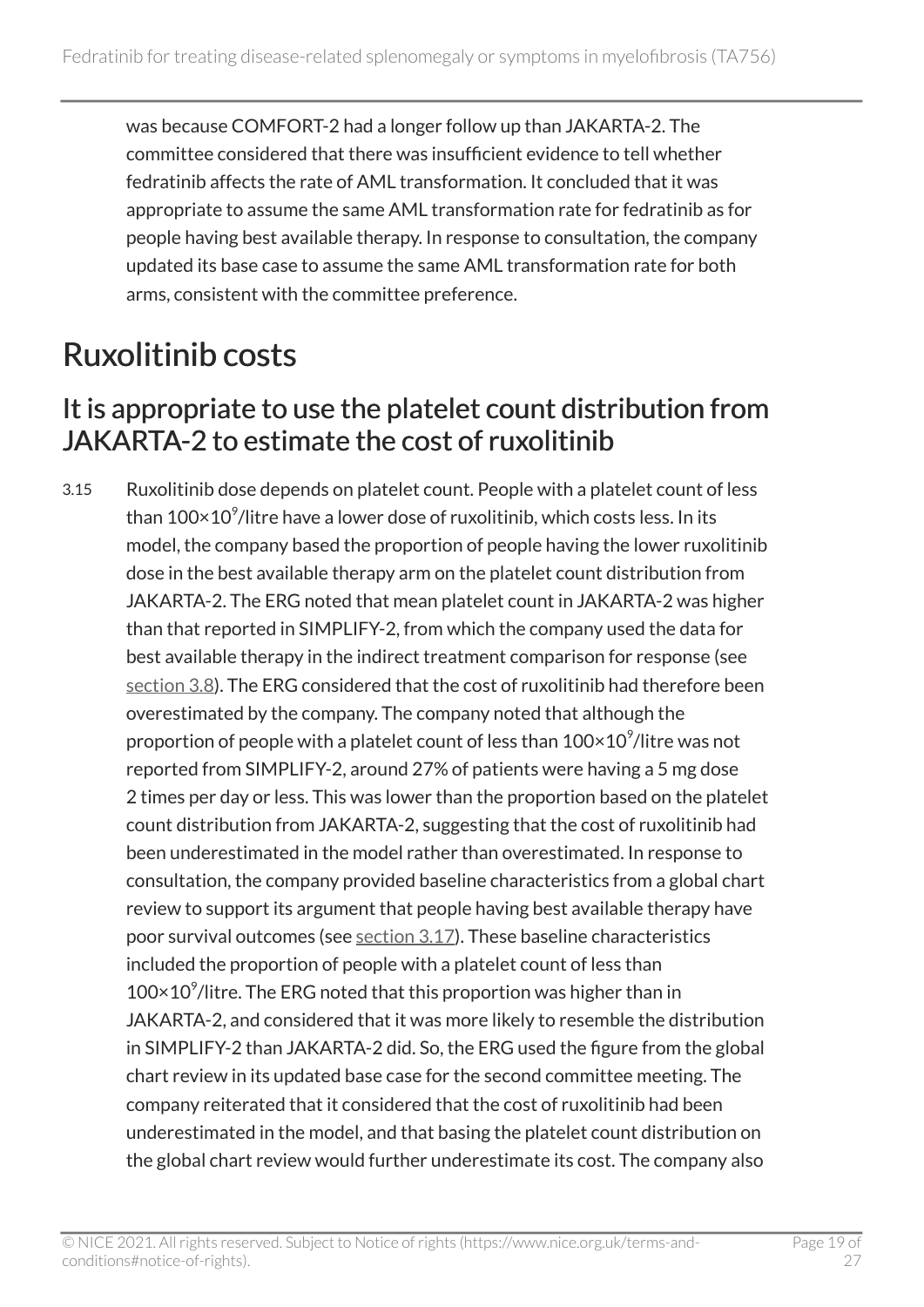noted that using the global chart review to inform the proportion of people having the lower ruxolitinib dose would mean that costs and outcomes in the model would not be aligned, because this data was available from SIMPLIFY-2. The committee understood that there was uncertainty as to which platelet count distribution should be used in the model. It noted the company's concerns with using the global chart review to inform ruxolitinib costs. It concluded that, on balance, the platelet count distribution from JAKARTA-2 was appropriate to use to estimate the cost of ruxolitinib.

#### <span id="page-19-2"></span>It is appropriate to consider scenarios with and without drug wastage for ruxolitinib

3.16 The company base-case model included an additional 5% drug wastage for ruxolitinib, in line with the ERG preference in TA386. The ERG considered this inappropriate because in TA386 the clinical experts advised that assuming no drug wastage for ruxolitinib reflected its use in clinical practice. As such, the ERG preferred to exclude ruxolitinib wastage from the model. In response to consultation, the company did not update its base case. The company indicated that informal discussions with clinicians supported that drug wastage would happen for ruxolitinib in clinical practice. The ERG speculated that there could be less ruxolitinib wastage in the second-line setting because more people would have the 5 mg dose. It also reiterated that the cost of ruxolitinib could already be overestimated in the model (see [section 3.15\)](#page-18-1). The committee was aware that including drug wastage for ruxolitinib had a large effect on the costeffectiveness results in some scenarios. It acknowledged the uncertainty, and concluded that it was appropriate to consider scenarios with and without drug wastage for ruxolitinib.

## <span id="page-19-0"></span>End of life

#### <span id="page-19-1"></span>Fedratinib does not meet the end of life criteria based on the evidence currently available

3.17 The committee considered the advice about life-extending treatments for people with a short life expectancy in [NICE's guide to the methods of](https://www.nice.org.uk/process/pmg9/chapter/the-appraisal-of-the-evidence-and-structured-decision-making)  [technology appraisal](https://www.nice.org.uk/process/pmg9/chapter/the-appraisal-of-the-evidence-and-structured-decision-making). The clinical experts explained that life expectancy for people who stop ruxolitinib is around 12 to 18 months. They noted that most people in JAKARTA-2 had died within 2 to 3 years of stopping fedratinib, even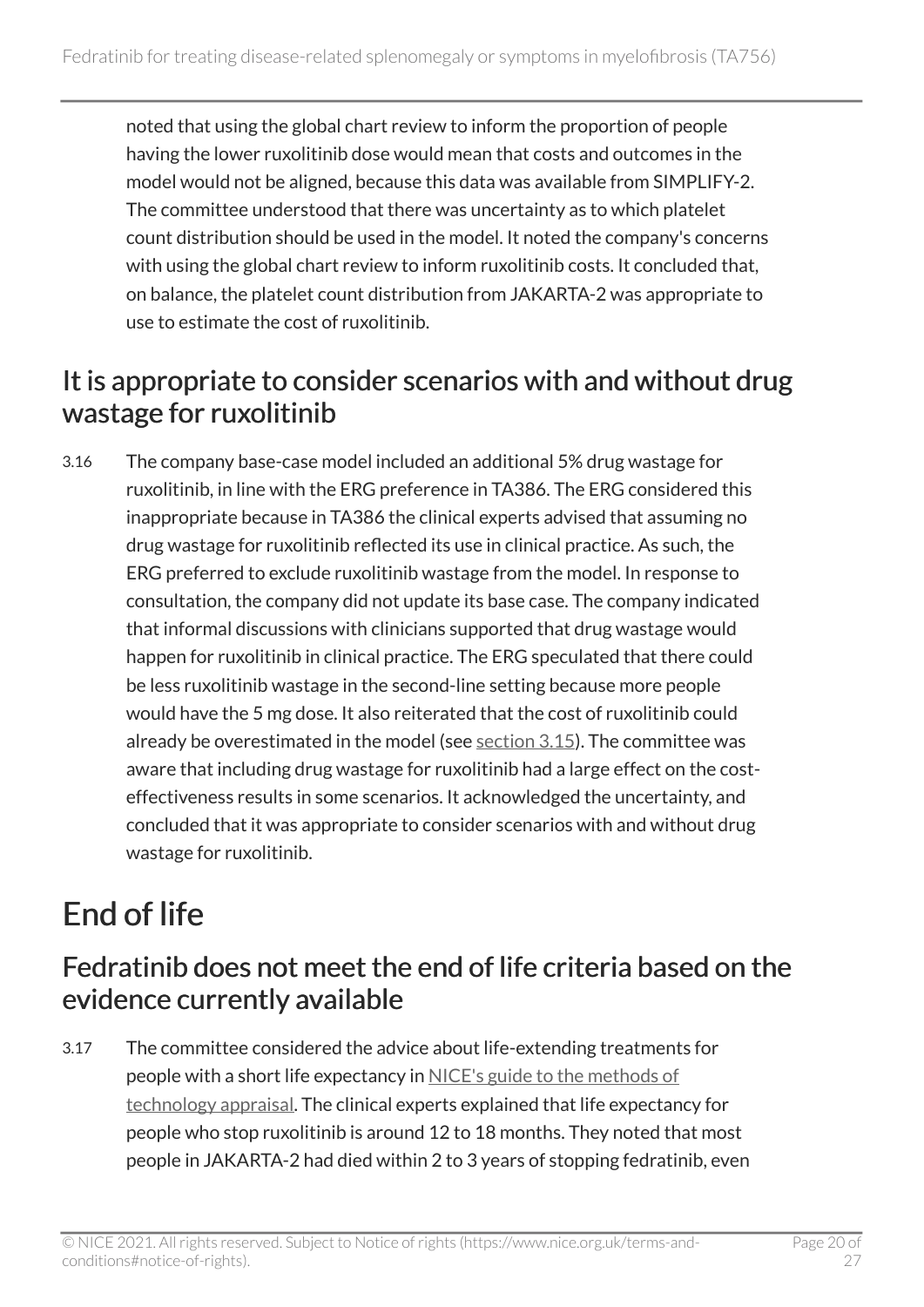though most had retreatment with ruxolitinib. The committee was aware that median overall survival after stopping ruxolitinib was 16 months or less in COMFORT-2, Schain and based on the HMRN data. However, it noted that the company base-case model predicted that people having best available therapy had a mean life expectancy of 28.7 months. The company explained that the Weibull distribution it had used to extrapolate overall survival for people having best available therapy (see  $section 3.11$  $section 3.11$ ) gave an optimistic survival prediction. Selecting a more conservative exponential model resulted in a mean life expectancy of less than 24 months. The ERG base case assumed no survival difference (see section 3.11), so people having best available therapy had the same life expectancy as people having fedratinib (34.9 months). At its first meeting, the committee concluded that there was considerable uncertainty about whether people having best available therapy would have a life expectancy of less than 24 months. There was also uncertainty about the extent of fedratinib's survival benefit over best available therapy (see section 3.11). In response to consultation, the company noted that the high-risk disease group in TA386 met the end of life criteria. Because 42% of the modelled population were high risk, the company indicated that these people should therefore meet the end of life criteria for consistency with TA386. The company added that because the Kaplan–Meier data from Schain was immature, the median survival was more appropriate than the mean survival to inform the life expectancy criterion. The company also provided baseline characteristics for a global chart review that it considered showed poor survival outcomes for people having best available therapy (including ruxolitinib). The company believed that these baseline characteristics were similar to JAKARTA-2. The ERG noted that the survival estimates discussed at the first committee meeting (from COMFORT-2, Schain and the HMRN data) were from people who had stopped ruxolitinib treatment, but in the best available therapy arm in the model 89% of people were having ruxolitinib. The ERG also considered that there was a lack of detail on the global chart review, and that it was unclear how similar the population was to JAKARTA-2. At its second meeting, the committee discussed the survival estimates from clinicians that the company had used to select its survival model for people having best available therapy. It understood that the company had originally asked clinicians for their estimates of survival for when people had stopped having ruxolitinib, rather than for when most people were having suboptimal ruxolitinib. There was also some variability around the clinician responses. The committee noted that the 2 distributions selected as clinically plausible by the company (Weibull and exponential) lay on either side of the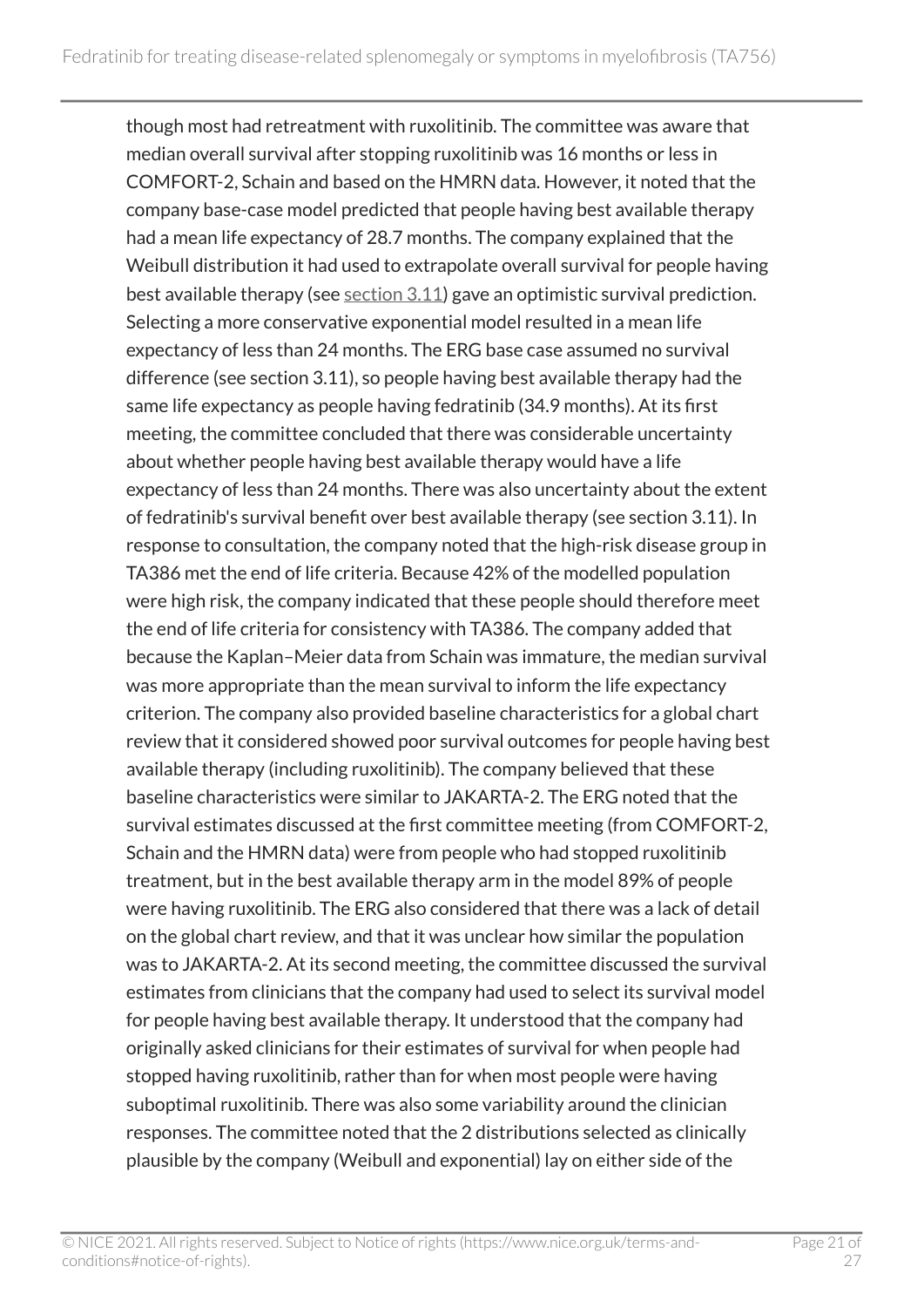clinician estimates, and it would have preferred to see a scenario with a survival model fitted directly through these estimates. Because this would lie above the exponential distribution (which gave a mean survival of 23.3 months), the committee considered that it was likely that this scenario would give a mean survival of more than 24 months. The committee also noted that because the cost-effectiveness results are calculated based on mean (rather than median) values, it is important to consider the mean survival results when assessing if the end of life criteria were met. The committee considered that it had not seen robust enough evidence to conclude that fedratinib met either of the criteria to be considered a life-extending treatment at the end of life based on the evidence currently available.

### <span id="page-21-0"></span>Cost-effectiveness estimates

#### <span id="page-21-1"></span>The most likely cost-effectiveness estimates are higher than those normally considered an acceptable use of NHS resources

3.18 The committee considered the deterministic incremental cost-effectiveness ratios (ICERs) for fedratinib compared with best available therapy. Because of a confidential commercial arrangement for ruxolitinib, the exact costeffectiveness results cannot be reported here. The committee noted that the 2 main drivers of the cost-effectiveness results were whether or not fedratinib was assumed to extend overall survival (see [section](#page-14-0) 3.11) and what proportion of people would continue having fedratinib after their disease stops responding (see [section](#page-16-0) 3.13). In the company's base case, fedratinib was assumed to extend overall survival by 6.2 months, and 65% of people whose disease initially responded to fedratinib continued having it. The ERG presented 2 base cases in which it assumed that fedratinib had no overall survival benefit compared with best available therapy and 89% of all people starting fedratinib continue having fedratinib after their disease stops responding. Ruxolitinib wastage was included in ERG base case 1, and excluded in ERG base case 2. The ERG base cases also included several other of the ERG's preferred assumptions, that is:

- excluding gender from the utility regression model
- using the same dose intensity for all people having fedratinib (suboptimal or not)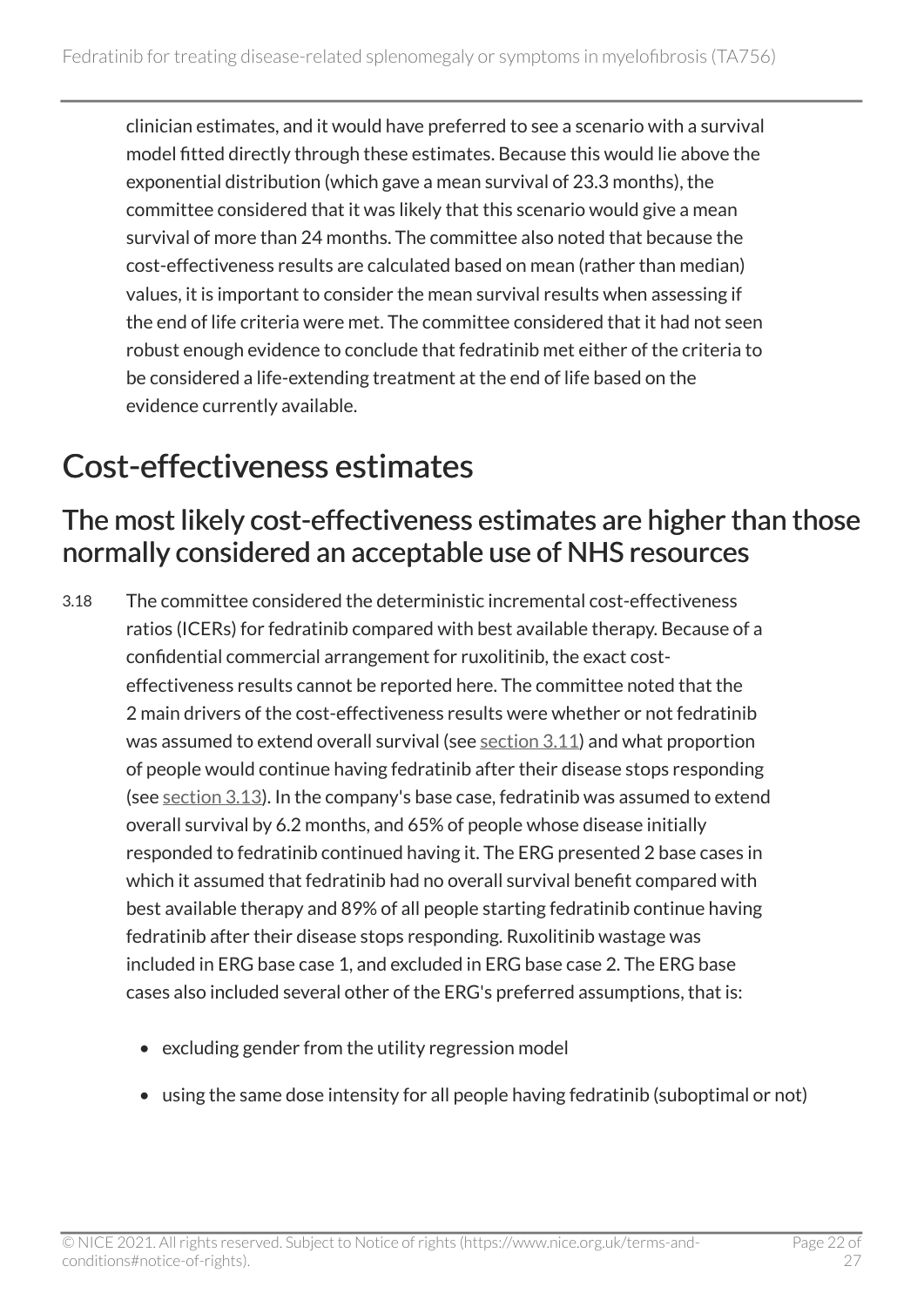• basing the fedratinib adverse event rates in the model on the intention-to-treat population from JAKARTA-2, rather than the intermediate-2 or high-risk subgroup.

The committee considered analyses including the following assumptions:

- with and without a survival benefit (see section 3.11)
- the cost of ruxolitinib based on the platelet count distribution from JAKARTA-2 (see [section 3.15](#page-18-1))
- both with and without drug wastage for ruxolitinib (see [section 3.16\)](#page-19-2)
- 89% of all people starting fedratinib would keep having it after their disease does not fully respond or stops responding (see section 3.13)
- including the other ERG-preferred assumptions, outlined above.

The analyses accounting for a survival benefit for fedratinib resulted in ICERs less than £30,000 per quality-adjusted life year (QALY) gained, but the analyses without a survival benefit resulted in ICERs greater than this. The committee considered that the most plausible ICER was likely to be between the scenarios with and without a survival benefit for fedratinib applied. However, this ICER would likely be above £30,000 per QALY gained, the upper end of the range normally considered a cost-effective use of NHS resources when the end of life criteria are not met. The committee concluded that fedratinib could not be recommended for routine use in the NHS.

### <span id="page-22-0"></span>Other factors

- 3.19 The company considered fedratinib to be an innovative treatment but did not provide evidence of significant and substantial health-related benefits that were not included in the QALY calculations. The committee concluded that there were no additional gains in health-related quality of life associated with fedratinib over those already included in the QALY calculations.
- 3.20 An equalities issue was raised that myelofibrosis often affects older people. However, issues related to differences in prevalence or incidence of a disease cannot be addressed in a technology appraisal.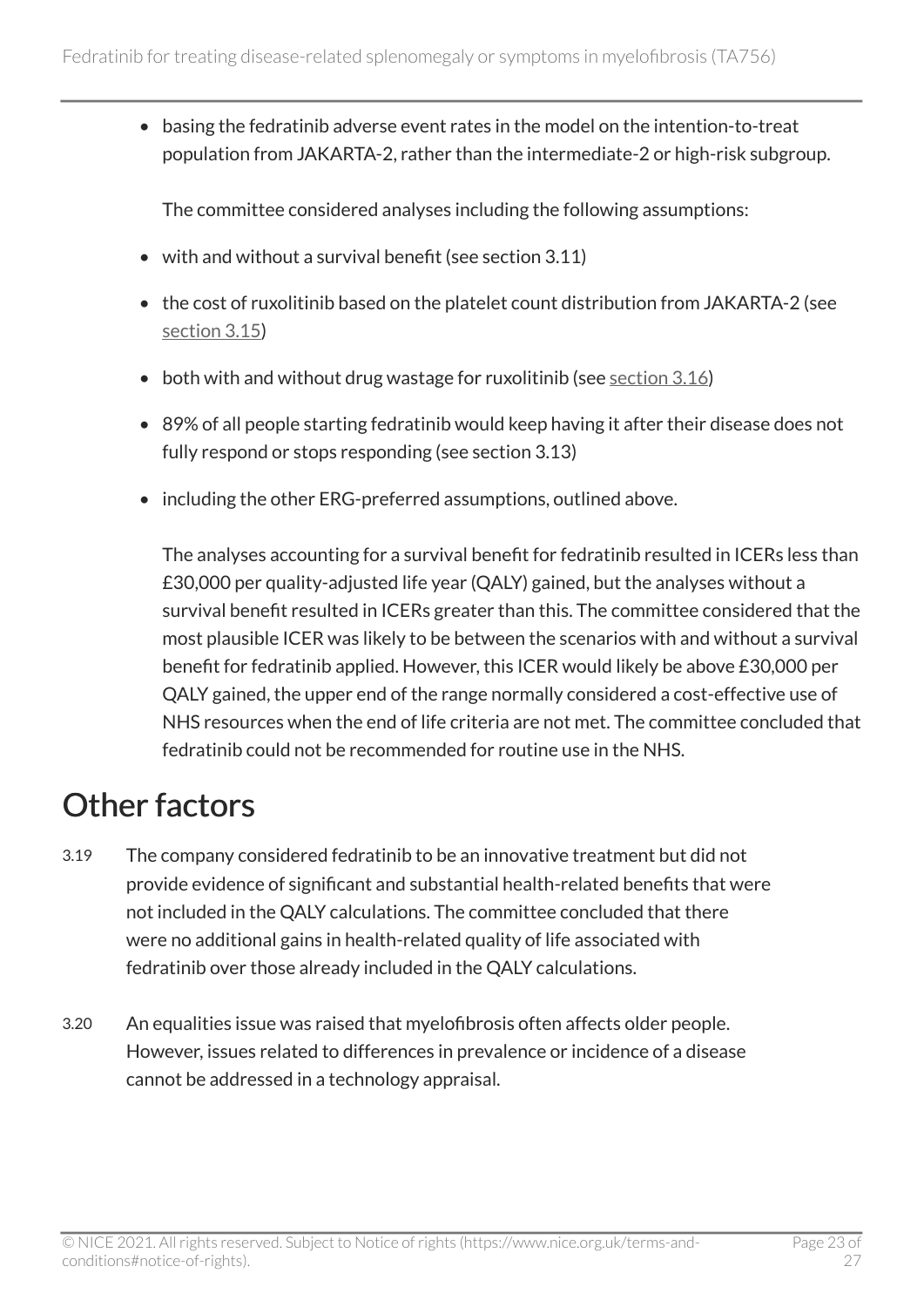## <span id="page-23-0"></span>Cancer Drugs Fund

#### Fedratinib is recommended in the Cancer Drugs Fund

3.21 Having concluded that fedratinib could not be recommended for routine use, the committee then considered if it could be recommended within the Cancer Drugs Fund. The committee discussed the arrangements for the Cancer Drugs Fund agreed by NICE and NHS England in 2016, noting [NICE's Cancer Drugs](https://www.nice.org.uk/about/what-we-do/our-programmes/nice-guidance/nice-technology-appraisal-guidance/cancer-drugs-fund) [Fund methods guide \(addendum\)](https://www.nice.org.uk/about/what-we-do/our-programmes/nice-guidance/nice-technology-appraisal-guidance/cancer-drugs-fund). The committee considered whether the remaining uncertainties in the company's modelling could be addressed through collecting more data. It was aware that FREEDOM-2, a randomised controlled trial directly comparing fedratinib with best available therapy in people with myelofibrosis previously treated with ruxolitinib, is currently ongoing. The company expressed an interest in fedratinib being considered for funding through the Cancer Drugs Fund. The committee considered that FREEDOM-2 would likely resolve some of the modelling uncertainties. These included the extent of a fedratinib survival benefit compared with best available therapy and the ruxolitinib treatment costs (how many people have the lower dose of ruxolitinib in the setting of best available therapy). Using fedratinib in the NHS would also allow data to be collected using the Systemic Anti-Cancer (SACT) dataset. This would provide data on overall survival and treatment duration for people having fedratinib in clinical practice. The committee recalled that fedratinib had shown plausible potential to be cost effective when assuming the size of survival benefit from the company's base case (see [section 3.18\)](#page-21-1). The committee concluded that fedratinib met the criteria for inclusion in the Cancer Drugs Fund for treating disease-related splenomegaly or symptoms of primary myelofibrosis, post-polycythaemia vera myelofibrosis or post-essential thrombocythaemia myelofibrosis in adults who have previously had ruxolitinib.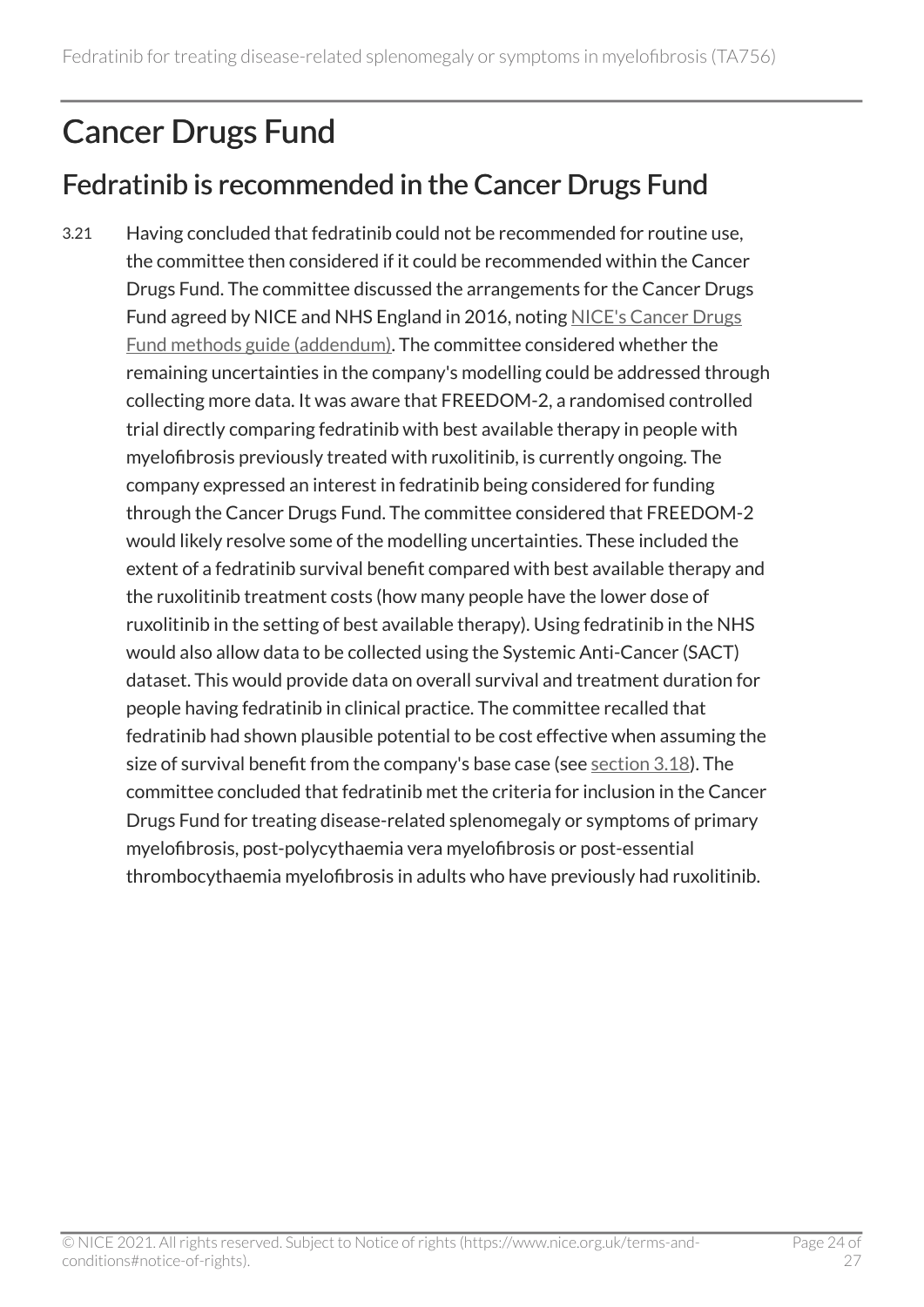## <span id="page-24-0"></span>4 Implementation

- 4.1 When NICE recommends a treatment as an option for use within the Cancer Drugs Fund, NHS England will make it available according to the conditions in the managed access agreement. This means that, if a patient has disease-related splenomegaly or symptoms of primary myelofibrosis, post-polycythaemia vera myelofibrosis or post-essential thrombocythaemia myelofibrosis, previous treatment with ruxolitinib and the doctor responsible for their care thinks that fedratinib is the right treatment, it should be available for use, in line with NICE's recommendations and the Cancer Drugs Fund criteria in the managed access agreement. Further information can be found in [NHS England's Appraisal](https://www.england.nhs.uk/cancer/cdf/) [and funding of cancer drugs from July 2016 \(including the new Cancer Drugs](https://www.england.nhs.uk/cancer/cdf/)  [Fund\) – A new deal for patients, taxpayers and industry](https://www.england.nhs.uk/cancer/cdf/).
- 4.2 [Chapter 2 of Appraisal and funding of cancer drugs from July 2016 \(including](https://www.england.nhs.uk/cancer/cdf/)  [the new Cancer Drugs Fund\) – A new deal for patients, taxpayers and industry](https://www.england.nhs.uk/cancer/cdf/) states that for those drugs with a draft recommendation for use in the Cancer Drugs Fund, interim funding will be available (from the overall Cancer Drugs Fund budget) from the point of marketing authorisation, or from release of positive draft guidance, whichever is later. Drugs that are recommended for use in the Cancer Drugs Fund will be funded in line with the terms of their managed access agreement, after the period of interim funding. The [NHS England and](https://www.england.nhs.uk/cancer/cdf/cancer-drugs-fund-list/) [NHS Improvement Cancer Drugs Fund list](https://www.england.nhs.uk/cancer/cdf/cancer-drugs-fund-list/) provides up-to-date information on all cancer treatments recommended by NICE since 2016. This includes whether they have received a marketing authorisation and been launched in the UK.
- 4.3 The Welsh ministers have issued directions to the NHS in Wales on implementing NICE technology appraisal guidance when the drug or treatment, or other technology, is approved for use within the Cancer Drugs Fund. When a NICE technology appraisal recommends the use of a drug or treatment, or other technology, for use within the Cancer Drugs Fund, the NHS in Wales must usually provide funding and resources for it within 2 months of the first publication of the final appraisal document or agreement of a managed access agreement by the NHS in Wales, whichever is the later.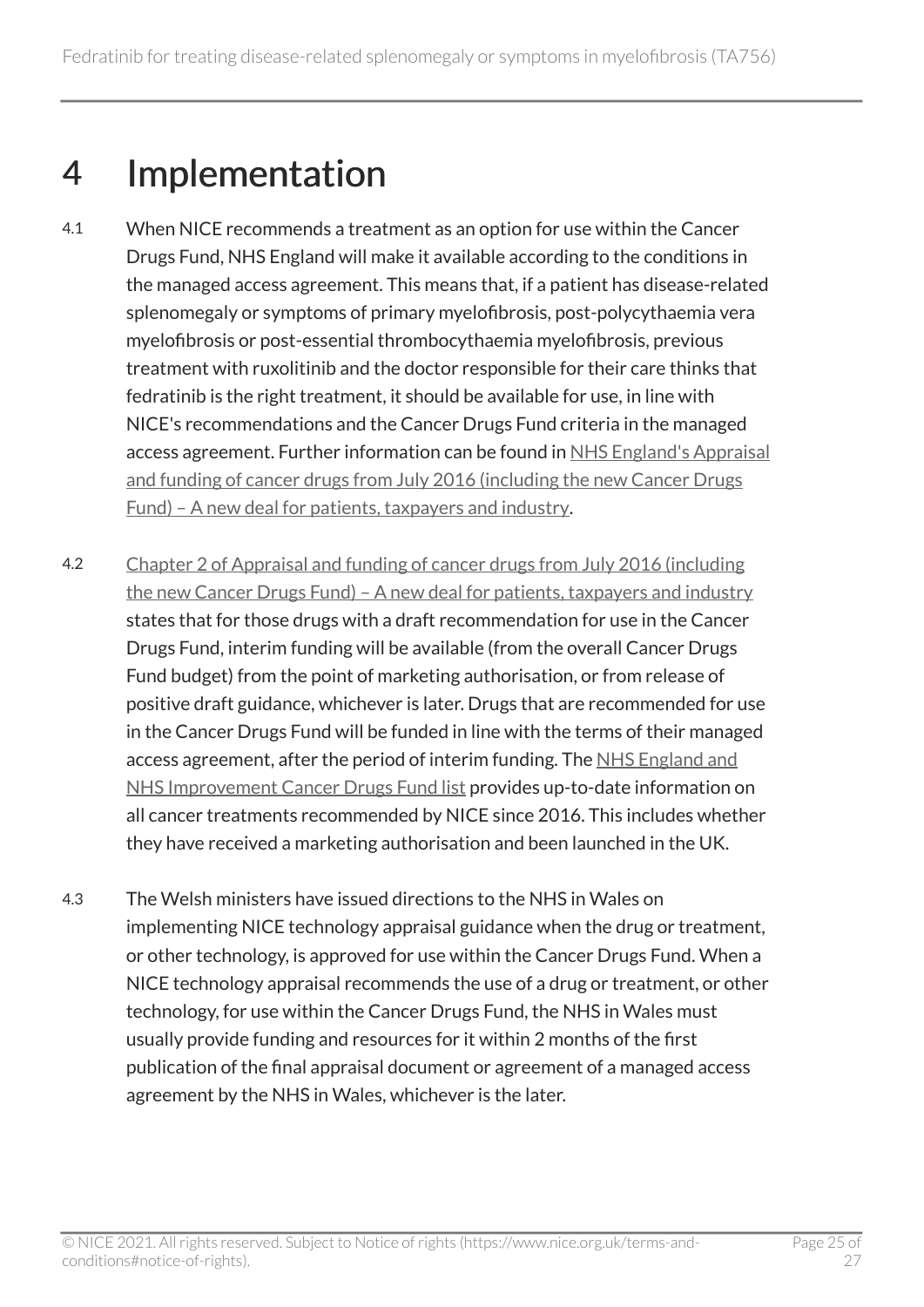## <span id="page-25-0"></span>5 Appraisal committee members and NICE project team

## <span id="page-25-1"></span>Appraisal committee members

The 4 technology appraisal committees are standing advisory committees of NICE. This topic was considered by [committee C](https://www.nice.org.uk/get-involved/meetings-in-public/technology-appraisal-committee/committee-c-members).

Committee members are asked to declare any interests in the technology to be appraised. If it is considered there is a conflict of interest, the member is excluded from participating further in that appraisal.

The [minutes of each appraisal committee meeting](https://www.nice.org.uk/get-involved/meetings-in-public/technology-appraisal-committee), which include the names of the members who attended and their declarations of interests, are posted on the NICE website.

## <span id="page-25-2"></span>NICE project team

Each technology appraisal is assigned to a team consisting of 1 or more health technology analysts (who act as technical leads for the appraisal), a technical adviser and a project manager.

Catie Parker Technical lead

Charlie Hewitt Technical adviser

Louise Jafferally Project manager

ISBN: 978-1-4731-4382-1